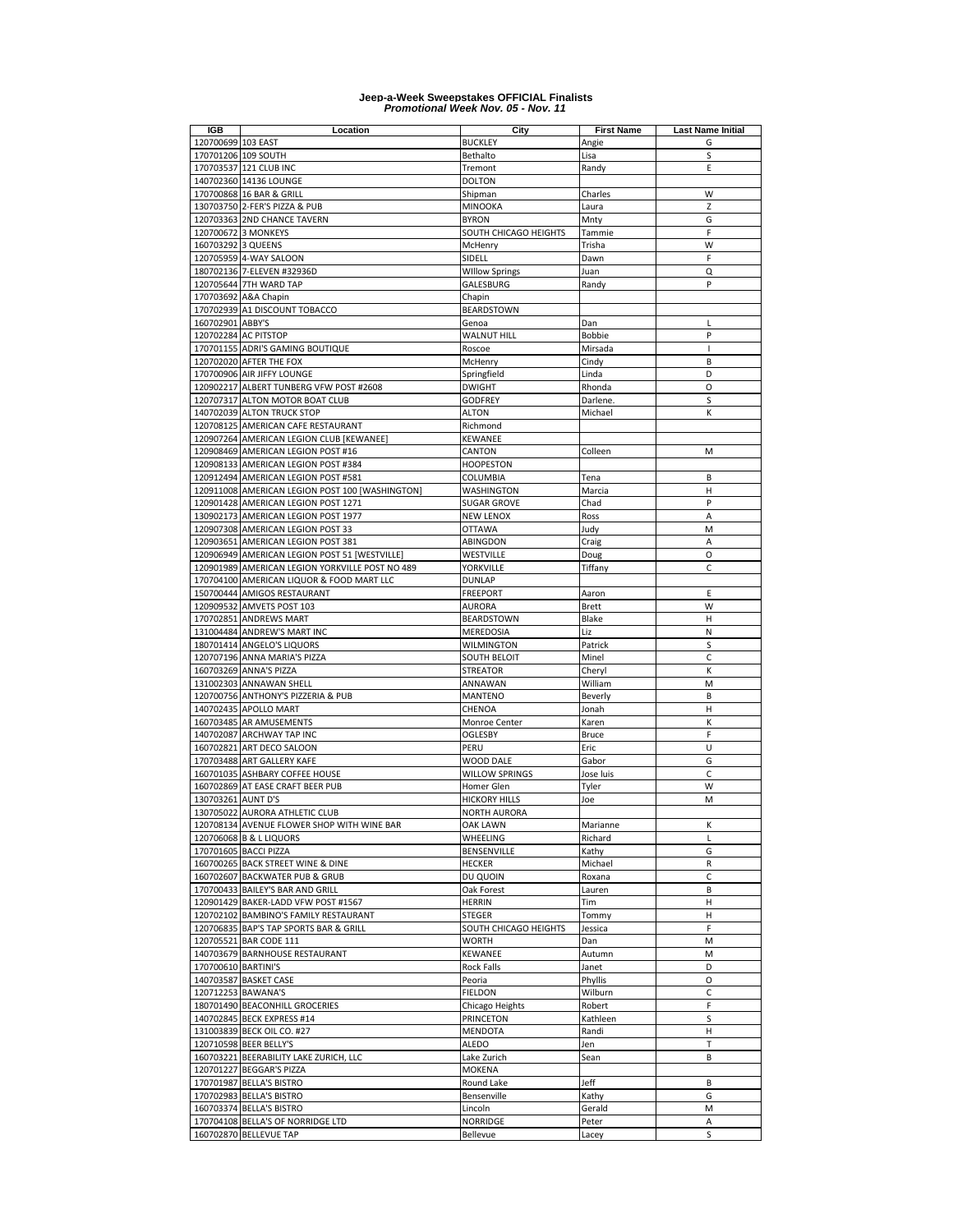| IGB                   | Location                                           | City                  | <b>First Name</b> | <b>Last Name Initial</b> |
|-----------------------|----------------------------------------------------|-----------------------|-------------------|--------------------------|
|                       | 160704004 BEMENT CAFE                              | Bement                | Matthew           | М                        |
|                       | 140703506 BENCHWARMERS SPORTS BAR & GRILL          | <b>FREEPORT</b>       | Terrence          | W                        |
|                       | 140704142 BENNY'S CORNER BAR & GRILL               | <b>FARMINGTON</b>     | LaDonna           | B                        |
|                       | 120709980 BERNASEK'S                               | CHESTER               | Lauren            | D                        |
|                       | 120707550 BERRY'S BAR                              | <b>STAUNTON</b>       | Timothy           | L                        |
|                       |                                                    | <b>MILFORD</b>        |                   | W                        |
|                       | 170702161 BERT'S PLACE MILFORD, INC.               |                       | Dennis            |                          |
|                       | 120703894 BEST WESTERN PRAIRIE INN                 | GALESBURG             | Bradley           | $\mathsf C$              |
|                       | 150701239 BEST WESTERN PREMIER                     | Alton                 |                   |                          |
| 170704205 BETSY'S     |                                                    | Rockford              | Barb              | F                        |
|                       | 150702160 BETTER DAYS DISTILLING AND COCKTAIL BAR  | <b>TILTON</b>         | Ken               | D                        |
|                       | 170703670 BETTY'S PLACE                            | Plano                 |                   |                          |
|                       | 170704234 BETTY'S PLACE                            | Blue Island           | Christy           | C                        |
|                       | 130700493 BETTY'S RITE BANK SALOON                 | <b>ST DAVID</b>       | Leann             | F                        |
|                       | 180701374 BG'S GAMING CAFE                         | East Peoria           | Josh              | S                        |
|                       | 170702493 BIG 10 MART                              | Moline                |                   |                          |
|                       | 160703481 BIG AL KA-PONIES                         | Lenzburg              | Duane             | B                        |
|                       | 150701288 BIG AL'S SPEAKEASY                       | PEORIA                | Jess              | A                        |
|                       | 150702959 BIG CATZ BBQ                             | KNOXVILLE             |                   | S                        |
|                       |                                                    |                       | Joshua            |                          |
|                       | 120700625 BIG DADDY'S DISCO DINER.                 | <b>BELLEVILLE</b>     |                   |                          |
| 160701352 BIG D'S     |                                                    | <b>ROCK FALLS</b>     | Jeffrey           | F                        |
|                       | 120709904 BIG FOOT BAR & GRILL                     | <b>ROCKFORD</b>       |                   |                          |
| 180701118 BIG FOUR    |                                                    | DANVILLE              | Joshua            | D                        |
| 120707913 BIJOU PUB   |                                                    | MONMOUTH              | Melissa           | G                        |
|                       | 120709570 BILLY BOB'S BAR B Q                      | OGDEN                 | Austin            | н                        |
|                       | 180701471 BILLY'S BEEF HOT DOGS & MORE             | SPRING GROVE          |                   |                          |
| 120704818 BILLY'S TAP |                                                    | CANTON                | Rodney            | M                        |
|                       | 130703101 BISHOPS CHILI                            | WESTMONT              | Karen             | P                        |
| 150704353 BKB BAR     |                                                    | <b>ROODHOUSE</b>      | Kyle              | B                        |
|                       | 120700740 BLACK SHEEP                              | <b>Orland Park</b>    |                   |                          |
|                       | 120709303 BLARNEY IRISH PUB                        | <b>OTTAWA</b>         | Gary              | Z                        |
|                       | 180700366 BLONDIE'S BAR                            | Arthur                | Scott             | P                        |
|                       |                                                    |                       |                   |                          |
|                       | 170702476 BLUE MARGARITA'S MEXICAN BAR AND GRILL   | Springfield           | Esteban           | P                        |
| 120702285 BO JAC'S    |                                                    | <b>WOOD RIVER</b>     | Mark              | N                        |
|                       | 170702767 BOBBY GAMING                             | Itasca                | Lori              | M                        |
|                       | 130701825 BOBBY'S BARREL INN                       | ROUND LAKE            | Danny             | T                        |
|                       | 120708322 BOBS PUMP HOUSE                          | GEORGETOWN            |                   |                          |
|                       | 170700869 BON VOYAGE GREAT EATS & SPIRITS          | Antioch               | Brian             | Ε                        |
|                       | 120710289 BONEYARD BAR                             | <b>BENTON</b>         | Dawn              | D                        |
|                       | 140702003 BONNELL'S GENERAL STORE                  | SUBLETTE              |                   |                          |
|                       | 120701453 BONNER ROAD INN                          | WAUCONDA              | Aaron             | к                        |
|                       | 180701641 BONNIE'S DINING & BANQUETS               | WILLOW SPRINGS        |                   |                          |
|                       | 130702260 BOONDOCKS                                | GILMAN                | Andrew            | J                        |
|                       | 170702961 BOONE'S FIREHOUSE, LLC                   | Rankin                |                   |                          |
|                       |                                                    |                       |                   |                          |
|                       | 170700339 BORDERLINE                               | La Salle              | Dana              | M                        |
|                       | 140704332 BOTTOMS UP                               | <b>EAST PEORIA</b>    | Michael           | К                        |
|                       | 130702092 BRASS KEY LOUNGE                         | <b>EAST PEORIA</b>    | Amber             | L                        |
|                       | 120700274 BREAKERS SALOON & EATERY                 | OREGON                | Jessica           | C                        |
|                       | 130702361 BRICKHOUSE                               | <b>MANLIUS</b>        | Bonnie            | D                        |
|                       | 160701152 BRIDGEVIEW LIQUORS                       | <b>BRIDGEVIEW</b>     | Robert            | P                        |
|                       | 140700642 BRONZE EAGLE PUB                         | LYONS                 | Read              | R                        |
|                       | 120705187 BROTHERS PUB LLC                         | SHEFFIELD             | Judy              | F                        |
|                       | 170701221 BROWN ONION PUB                          | Steger                | Rachelle          | B                        |
|                       | 180701759 BR'S PLACE                               | Maquon                | Marilyn           | S                        |
|                       | 120704367 BRUNSWICK BAR                            | WESTVILLE             | Jon               | D                        |
|                       | 170700110 BUCKLEY'S GAMING CAFE                    | Ogden                 | Brian             | R                        |
|                       | 120701388 BUCK'S PIT STOP                          | <b>HODGKINS</b>       | Debbie            | Z                        |
|                       |                                                    |                       |                   |                          |
| 170703317 BUDA BAR    |                                                    | <b>BUDA</b>           | Judy              | F                        |
| 170700417 BUDDE'S     |                                                    | GALESBURG             |                   |                          |
| 120704364 BUD'S BAR   |                                                    | RANTOUL               | Vénon             | S                        |
|                       | 170703065 BUFFALO WILD WINGS                       | Pekin                 | Michael           | К                        |
|                       | 170702938 BUFFALO WILD WINGS                       | Jacksonville          |                   |                          |
|                       | 120712539 BULL DOG INN                             | <b>EMDEN</b>          | Laura             | J                        |
|                       | 130702731 BUNKHOUSE                                | <b>BUNKER HILL</b>    | Richie            | W                        |
|                       | 170702579 BUNK'S PLACE                             | HARVARD               |                   |                          |
| 120700419 BURNZEES    |                                                    | <b>BRIMFIELD</b>      | Michelle          | V                        |
|                       | 120702300 BURR OAK BOWL                            | <b>BLUE ISLAND</b>    | Darlene           | M                        |
|                       | 150703663 BUZZY HOLDINGS INC                       | LA SALLE              | Dennis            | т                        |
|                       | 150700992 BYRON CENTURY TAP                        | <b>BYRON</b>          | Skylar            | S                        |
|                       |                                                    |                       |                   |                          |
|                       | 120703790 C & J LOUNGE                             | WASHBURN              |                   |                          |
|                       | 120708207 CACTUS COUNTRY                           | GALESBURG             | Duane             | В                        |
|                       | 120701214 CADDYSHACK                               | CENTRALIA             | Connie            | R                        |
|                       | 130705114 CAHOKIA CLUB                             | CAHOKIA               | Craig             | G                        |
|                       | 130703037 CAMELOT BOWL                             | COLLINSVILLE          |                   |                          |
|                       | 120702010 CANTINA AND GRILL                        | OSWEGO                | Ross              | н                        |
|                       | 120801398 CANTON LODGE 626                         | CANTON                | Ellie             | M                        |
|                       | 160703636 CAPITOL STREET SPORTS BAR AND GRILL INC. | Pekin                 | Michael           | К                        |
|                       | 120704051 CARDINAL INN                             | <b>EAST GALESBURG</b> | Courtney          | L                        |
|                       | 150702936 CARDINAL LIQUOR BARN, INC.               | Oak Lawn              |                   |                          |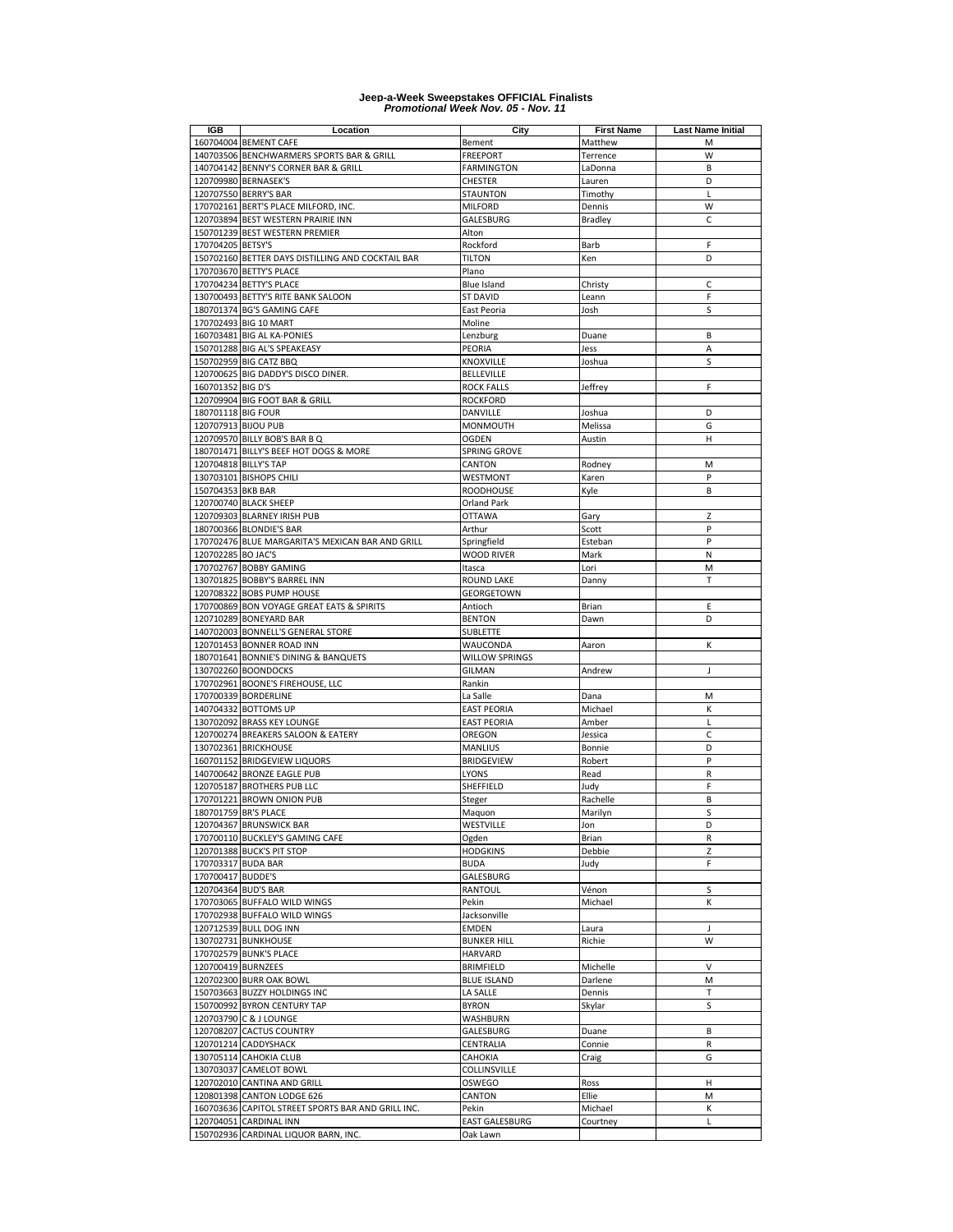| <b>IGB</b>         | Location                                              | City                  | <b>First Name</b> | <b>Last Name Initial</b> |
|--------------------|-------------------------------------------------------|-----------------------|-------------------|--------------------------|
|                    | 160704025 CARDINAL WINE & SPIRITS                     | Harvard               | Amanda            | R                        |
|                    | 160700204 CARPENTERSVILLE BP(GEI-150)                 | CARPENTERSVILLE       |                   |                          |
|                    | 120703138 CARRIGANS PUB                               | <b>EAST PEORIA</b>    | Richard           | O                        |
|                    | 180701174 CARUSO'S EXPRESS                            | Hillside              | Elisabeth         | $\blacksquare$           |
|                    | 120700718 CASEY'S CORNER                              | WAUKEGAN              | Mary              | D                        |
| 120900797          | CASEYVILLE MEM POST 1117 VFW                          | CASEYVILLE            |                   |                          |
|                    | 160701645 CASEYVILLE MINI MART                        | CASEYVILLE            | Ashley            | J                        |
|                    |                                                       |                       | Pamela            |                          |
|                    | 120807532 CASEYVILLE MOOSE                            | CASEYVILLE            |                   | M                        |
|                    | 160703651 CASH CABANA                                 | South Elgin           | Frank             | T                        |
|                    | 160700455 CASH CABANA                                 | Crestwood             | Susan             | F                        |
|                    | 170701929 CASS QUICK STOP                             | Chandlerville         |                   |                          |
|                    | 120707749 CASTLE'S PATIO INN                          | PEORIA                | Kevin             | R                        |
|                    | 120701344 CAT & FIDDLE TAVERN                         | <b>BELLEVILLE</b>     | Keith             | E                        |
| 120702187 CC DEPOT |                                                       | <b>CRESCENT CITY</b>  | Pam               | L                        |
|                    | 170702510 CC FOOD MART                                | LEBANON               | Ashley            | F                        |
|                    | 141001282 CC FOOD MART                                | HIGHLAND              | Damonic           | S                        |
|                    | 120700610 CENTRAL PARK TAP                            | <b>ROCKFORD</b>       | Lee               | B                        |
|                    | 120808137 CENTRALIA LODGE #493                        | CENTRALIA             |                   |                          |
|                    |                                                       |                       |                   | н                        |
| 130700894 CERNO'S  |                                                       | KEWANEE               | Kimberley         |                          |
|                    | 160700129 CHAMPIONS SPORTS BAR                        | Plainfield            | Kimberly          | Υ                        |
|                    | 160702099 CHASERS BAR & GRILL                         | <b>Niles</b>          | Daniel            | A                        |
| 140702422          | <b>CHASERS SPORTS BAR &amp; GRILL</b>                 | <b>LAKE ZURICH</b>    | Jessica           | C                        |
|                    | 170704239 CHASERS SPORTS BAR & GRILL OF SCHILLER PARK | <b>Schiller Park</b>  | Brian             | M                        |
| 170703124          | <b>CHEERS</b>                                         | ROUND LAKE BEACH      | Patty             | J                        |
|                    | 170700658 CHEERS RESTAURANT                           | <b>MIDLOTHIAN</b>     | Anna              | Z                        |
|                    | 180700712 CHERRY POKER                                | Belvidere             | Rita              | $\mathsf{C}$             |
|                    | 160701342 CHERRY RED'S GARAGE, LLC                    | <b>DWIGHT</b>         | Carly             | P                        |
|                    | 160701752 CHERRY'S LOUNGE & SLOTS                     | Bartonville           | Vickie            | P                        |
|                    | 120701303 CHESTER'S TAVERN                            | <b>SUMMIT</b>         | Neil              | A                        |
|                    |                                                       | SOUTH CHICAGO HEIGHTS |                   |                          |
|                    | 140902558 CHICAGO HEIGHTS AMERICAN LEGION             |                       |                   |                          |
|                    | 120700522 CHILE PEPPER CAFE                           | OREGON                | Kristen           | R                        |
|                    | 170703215 CHIQUITA FOOD MARKET                        | Bensenville           | Marco             | M                        |
|                    | 130704705 CHIQUITA FOOD MARKET                        | Rockford              | Willie            | E                        |
| 140703510 CHIX JR  |                                                       | <b>OTTAWA</b>         | Thomas            | O                        |
|                    | 150703125 CHIX RESTAURANT                             | <b>STREATOR</b>       | Trisha            | S                        |
|                    | 120708138 CHOPS FAMILY INN                            | ASHLEY                | Marc              | P                        |
|                    | 120701450 CHRIS' NORTH SIDE INN                       | <b>BLUE ISLAND</b>    | Marla             | C                        |
|                    | 120707741 CHRISTI'S DEN                               | <b>DUNLAP</b>         |                   |                          |
| 120706287          | <b>CHRISTY'S PLACE</b>                                | WASHINGTON            | Kyle              | н                        |
|                    |                                                       |                       |                   |                          |
|                    | 130703640 CHUCK'S SOUTHERN COMFORT CAFE               | DARIEN                | Janice            | R                        |
|                    | 130703641 CHUCK'S SOUTHERN COMFORTS CAFE              | <b>BURBANK</b>        | Shannon           | J                        |
| 120705577          | <b>CHUCK'S TAVERN</b>                                 | CRETE                 | Jessie            | S                        |
|                    | 120703341 CIMINO PIZZA                                | <b>MT MORRIS</b>      | Mark              | M                        |
|                    | 120700661 CIMINO'S LITTLE ITALY                       | <b>FREEPORT</b>       | Ann               | К                        |
| 170702504          | CIMINO'S RISTORANTE & PIZZERIA, INC.                  | Durand                |                   |                          |
|                    | 130704432 CINDY'S LOG CABIN                           | CAMARGO               | Kami              | P                        |
| 160701392          | <b>CINDY'S PUB</b>                                    | <b>OAK FOREST</b>     | Stephanie         | K                        |
|                    | 151000129 CIRCLE J'S SHELL                            | <b>ROSELLE</b>        | Lina              | O                        |
|                    | 170703918 CITY LIMITS                                 | Galesburg             | Marilyn           | S                        |
|                    | 150701013 CITY LIMITS OF VIOLA                        | VIOLA                 | Anji              | W                        |
|                    | 150701621 CLAIRE'S CAFE                               | Salem                 | tischa            | D                        |
|                    | 130704952 CLANCYS OAK LAWN                            | <b>OAK LAWN</b>       | Brian             | M                        |
|                    |                                                       |                       | Nikos             | C                        |
|                    | 120700780 CLASSIC K HAMBURGERS                        | CAHOKIA               |                   |                          |
|                    | 120911413 CLIFFORD E JOHNSON VFW 9759                 | LOVES PARK            | Sharon            | н                        |
|                    | 160701239 CLIFF'S ON 5TH                              | Lincoln               | Kelly             | J                        |
|                    | 131002060 CLOCKTOWER SHELL                            | PERU                  | Cindy             | S                        |
| 150701572 CLUB 116 |                                                       | <b>ROANOKE</b>        | Jeremy            | P                        |
| 120708400 CLUB 18  |                                                       | WAUKEGAN              | Melanie           | C                        |
| 130701528 CLUB 55  |                                                       | LA SALLE              | Tina              | н                        |
|                    | 120701420 CLUB CABARET                                | <b>CREVE COEUR</b>    | Chris             | Z                        |
|                    | 130700738 CLUB ESCAPADE                               | <b>BELLEVILLE</b>     | Rose              | B                        |
|                    | 120708294 CLUB PHOENIX II                             | <b>BARTONVILLE</b>    | Vickie            | P                        |
|                    | 120706960 COACHES SPORTS BAR & GRILL                  | MIDLOTHIAN            | Tom               | B                        |
|                    | 140700990 COFFEE BAR                                  | PEKIN                 | Gerald            | т                        |
|                    |                                                       |                       |                   | F                        |
|                    | 120713099 COMMODORE BARRY POST #256                   | <b>BERWYN</b>         | Deborah           |                          |
|                    | 120712502 CONCORDIA LANES                             | BELVIDERE             | Jacob             | B                        |
| 150702505 CONOCO   |                                                       | PONTOON BEACH         | Holly             | R                        |
|                    | 120701180 CONRAD'S SALOON                             | ASHKUM                | Kellie            | S                        |
|                    | 120700203 COOL MUSIC STOP BAR & GRILL                 | Harvard               | Renee             | E                        |
|                    | 140702888 COOP BAR & GRILL                            | <b>CRESTWOOD</b>      |                   |                          |
|                    | 160700363 COPPER FIRE                                 | Belleville            |                   |                          |
|                    | 140701650 CORNER BAR                                  | <b>WOOD RIVER</b>     |                   |                          |
|                    | 160700954 CORNER INN                                  | <b>ELMWOOD</b>        | Sonya             | C                        |
|                    | 180702490 CORNER JOYNT                                | Summit                |                   |                          |
|                    | 120700408 CORNER LOUNGE                               | CATLIN                | Cindi             | S                        |
|                    | 170704158 CORNER SPIRITS                              | Hillsboro             | Dillon            | м                        |
|                    |                                                       |                       |                   |                          |
|                    | 150701622 COUNTRY CLUB BBQ                            | <b>WEST PEORIA</b>    |                   |                          |
|                    | 150702970 COUNTRYSIDE MARKET, CUPPA JOE               | Poplar Grove          | Marisol           | $\mathsf{R}$             |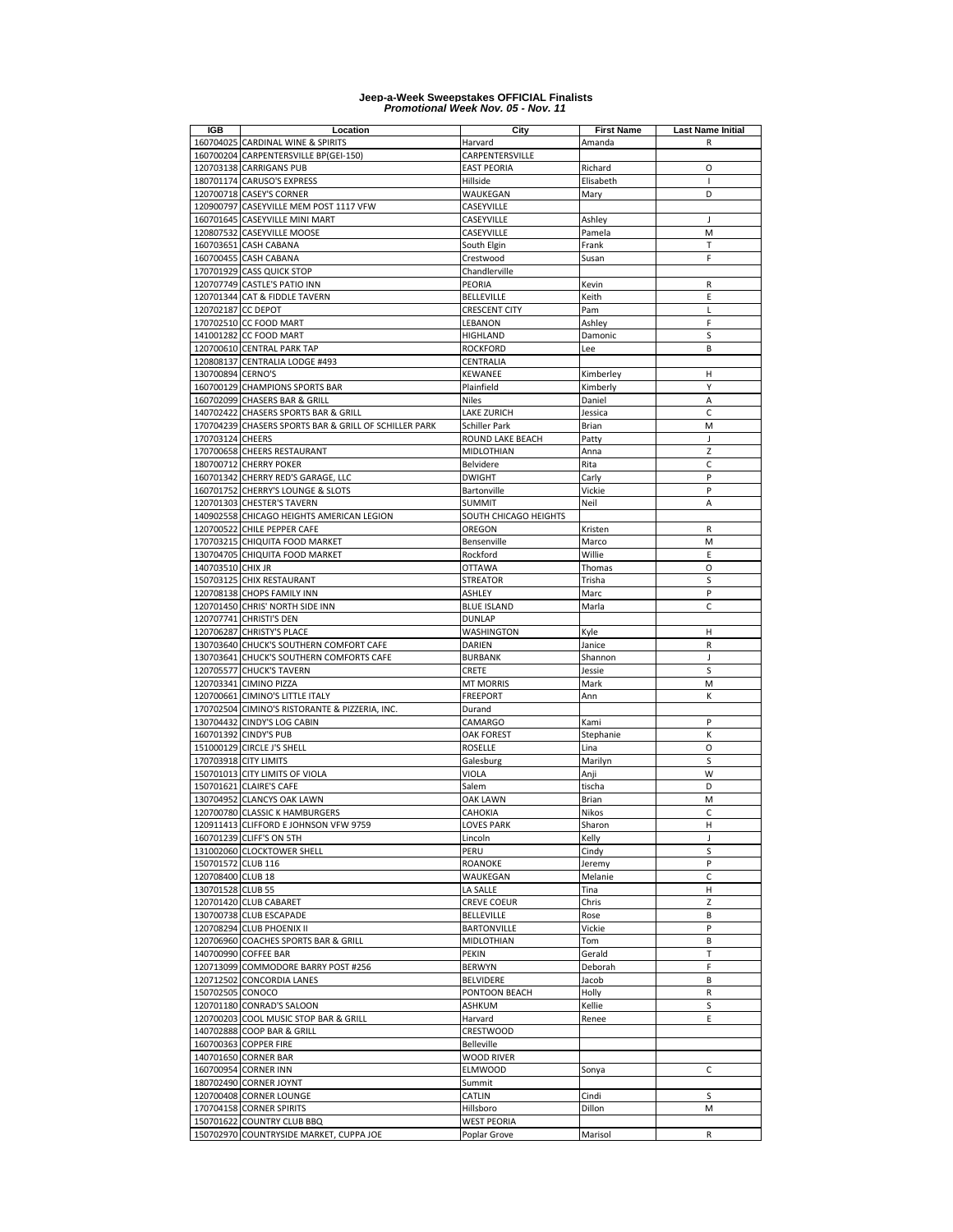| IGB                 | Location                                            | City                  | <b>First Name</b> | <b>Last Name Initial</b> |
|---------------------|-----------------------------------------------------|-----------------------|-------------------|--------------------------|
| 180702582 COUNTY 5  |                                                     | <b>Bulpitt</b>        | Kris              | B                        |
|                     | 120706941 COUPE'S BAR AND GRILL                     | LEE                   | Max               | W                        |
|                     | 120708301 CRAWDADDYS                                | MT OLIVE              | Greg              | Ε                        |
|                     | 170701470 CRESCENT CITY TAP                         | Galva                 | Tim               | B                        |
|                     | 160700593 CRESTWOOD BP                              | <b>CRESTWOOD</b>      | Marianne          | K                        |
|                     | 170702068 CRETE LIQUOR                              | Crete                 | Sunil             | P                        |
|                     | 140700170 CROATIAN CULTURAL CLUB                    | JOLIET                | Brad              | B                        |
|                     | 120702072 CRONIES GRILL                             | <b>MACHESNEY PARK</b> | Carrie            | B                        |
|                     | 120708092 CROSSROADS OF WOOD DALE                   | Wood Dale             | Tom               | К                        |
|                     | 160703972 CROSSTOWN PUB & GRILL                     | Batavia               | Mike              | M                        |
| 130704825 CRUSENS   |                                                     | Peoria                | Jeff              | P                        |
|                     | 130704824 CRUSENS II                                | WEST PEORIA           | Thomas            | S                        |
|                     | 120700163 CUEWORKS                                  | WASHINGTON            | Ci                | Q                        |
|                     | 120700541 D & D'S TAP                               | POSEN                 | Donna             | M                        |
|                     | 130704130 D & T WEDGE                               | <b>ALTON</b>          | Alvin             | B                        |
|                     |                                                     |                       |                   | S                        |
|                     | 140702042 D'AGOSTINO'S PIZZA PUB                    | <b>RIVER GROVE</b>    | John              | H                        |
|                     | 180700845 DAISY MAY'S GAMING CAFE                   | Germantown Hills      | Tim               |                          |
|                     | 120702234 DALE ATHLETIC CLUB                        | ROCKDALE              | Lisa              | н                        |
| 120701198 DALE'S    |                                                     | DANVILLE              | Michael           | R                        |
|                     | 130703184 DALTON'S IRISH PUB                        | <b>BURBANK</b>        | Danielle          | D                        |
|                     | 140702310 DALY SPORTS BAR                           | PHILO                 | chad              | M                        |
|                     | 120701219 DAN'D JAC'S                               | <b>ORLAND HILLS</b>   | Sunshine          | S                        |
|                     | 160702221 DANNY'S LOUNGE                            | Alton                 | Jason             | C                        |
|                     | 120704199 DANNY'S TAP                               | <b>MONMOUTH</b>       |                   |                          |
|                     | 160700160 DARCY'S CAFE & SLOTS                      | <b>CREVE COEUR</b>    | Gerald            | F                        |
|                     | 160701379 DARCY'S CAFE & SLOTS II                   | <b>NORTH PEKIN</b>    | Carl              | S                        |
|                     | 120701253 DAVERN'S TAVERN & LOUNGE                  | JUSTICE               | Patti             | N                        |
|                     | 120709992 DAVE'S BAR                                | PEORIA                | Mark              | A                        |
|                     | 120701245 DAVE'S TAP                                | <b>GILMAN</b>         | Thomas            | C                        |
|                     | 120712139 DAVID'S CORNER                            | <b>ROCKFORD</b>       | Kerren            | D                        |
|                     | 130703214 DAVIDSON'S BAR & GRILL                    | <b>HOMER GLEN</b>     | Bob               | M                        |
|                     | 140703884 DEKALB COLUMBUS CLUB                      | DEKALB                | Amy               | P                        |
|                     | 120708497 DELAO RESTAURANT & BAR                    | MENDOTA               | Luz               | $\vee$                   |
|                     | 150701310 DELHI BELLY                               | WINTHROP HARBOR       | Gina              | E                        |
|                     | 130704891 DELIA ITALIA & STUDIO 5                   | <b>ROCKFORD</b>       | Lauren            | W                        |
|                     | 130704399 DELL RHEA'S CHICKEN BASKET                | WILLOWBROOK           | Whitey            | R                        |
|                     | 130703186 DELTA LOUNGE                              | <b>BURBANK</b>        | June              | Q                        |
|                     | 160701456 DELTA-SONIC                               | Melrose Park          | Cordarius         | A                        |
|                     | 150700489 DELTA-SONIC                               | <b>CRESTWOOD</b>      | Marianne          | К                        |
|                     | 131002729 DELTA-SONIC                               | Joliet                | Tiffany           | C                        |
| 120703133 DENNY O'S |                                                     | <b>FULTON</b>         | Kenneth           | G                        |
|                     | 120709421 DETTORE'S TOWN LANES                      | <b>OTTAWA</b>         | Nancy             | R                        |
|                     | 170701203 DIAMOND JUBILEE CLUB                      | Du Bois               | Dawn              | R                        |
|                     |                                                     |                       |                   |                          |
| 140701683 DIESEL    |                                                     | PEORIA                |                   |                          |
|                     | 120705361 DINO'S FOOD & LIQUOR                      | CHICAGO HEIGHTS       | Jody              | A                        |
|                     | 120702279 DOC HOLIDAY'S SALOON & EATERY             | <b>COTTAGE HILLS</b>  | Lori              | $\mathsf R$              |
|                     | 170701284 DOC'S SMOKEHOUSE & CRAFT BAR              | Mokena                |                   |                          |
|                     | 170701752 DOLLAR BAR                                | Belvidere             |                   |                          |
|                     | 120700693 DONALD & DEBBIE'S DOG HOUSE               | <b>BRADLEY</b>        | Tom               | $\mathsf{C}$             |
|                     | 180701452 DOUBLE A'S PIZZA PUB                      | Peoria                | Christopher       | T                        |
|                     | 120701323 DOWN THE STREET                           | <b>ASHMORE</b>        | Ashley            | S                        |
|                     | 121001213 DOWNS TRAVEL MART                         | <b>DOWNS</b>          | Vicky             | R                        |
|                     | 130701026 DOWNTOWN GRILL & BAR                      | <b>WEST BROOKLYN</b>  |                   |                          |
| 170703302 DR UGS    |                                                     | <b>VIRGINIA</b>       | Jessica           | R                        |
|                     | 120709219 DRINKING CONSULTANTS                      | <b>OQUAWKA</b>        | John              | G                        |
|                     | 130703002 DRY DOCK INN                              | DARIEN                | Michael           | С                        |
|                     | 120702127 DUETT BAR                                 | JUSTICE               | Karolina          | Z                        |
|                     | 140701324 DUEY'S CORNER TAP                         | PORT BYRON            | Dave              | B                        |
|                     | 120703796 DUFFY'S TAVERN                            | GALESBURG             | Heidi             | $\mathsf{L}$             |
|                     | 120705441 DUNAGAINS IRISH PUB                       | <b>PARK FOREST</b>    | Brian             | R                        |
| 160700736 EJ KARZ   |                                                     | VERONA                |                   |                          |
|                     | 120810900 EAGLES AERIE # 2444                       | ZEIGLER               | Patty             | M                        |
|                     | 120805072 EAGLES-PEORIA AERIE                       | PEORIA                | Kenny             | W                        |
|                     | 120707541 EAST END TAP                              | OGLESBY               | Nicole            | S                        |
|                     | 120710153 EAST PEORIA BOATING & RECREATION CLUB     | <b>EAST PEORIA</b>    | Jack              | D                        |
|                     | 120706944 EDDIE'S Lounge                            | <b>GRANITE CITY</b>   |                   |                          |
|                     | 150702717 EILEEN'S CAFE & BANQUETS                  | ROUND LAKE HEIGHTS    | Pam               | M                        |
|                     | 150702411 EL CORTEZ RESTAURANT MOKENA               | <b>MOKENA</b>         | Belinda           | Q                        |
|                     | 160701315 EL INDIO AZTECA                           | <b>SUMMIT</b>         |                   |                          |
|                     | 130702814 EL PATRON SLOTS                           | <b>CICERO</b>         | Diane             | G                        |
|                     | 170704281 EL TIO LOCO INC                           | Northlake             | Arturo            | M                        |
|                     | 170702619 ELITE ENTERTAINMENT IV INC                | Round Lake Beach      | Milica            | C                        |
|                     | 160700226 EMMY'S CAFE                               | MANHATTAN             | John              | P                        |
|                     | 160700506 EMMY'S CAFE                               | <b>BRAIDWOOD</b>      | Sandra            | R                        |
|                     | 160701460 EMMY'S CAFE LTD                           | <b>COAL CITY</b>      | Jacquelyn         | Ν                        |
|                     |                                                     |                       |                   | W                        |
|                     | 120910861 EVERGREEN PARK AMERICAN LEGION            | <b>EVERGREEN PARK</b> | Peg               |                          |
|                     | 170702884 EXIT 210 SALOON                           | Oakwood               | Tammy             | M                        |
|                     | 131002308 EXPRESS LANE GAS & FOOD MART (DIXON EAST) | <b>DIXON</b>          |                   |                          |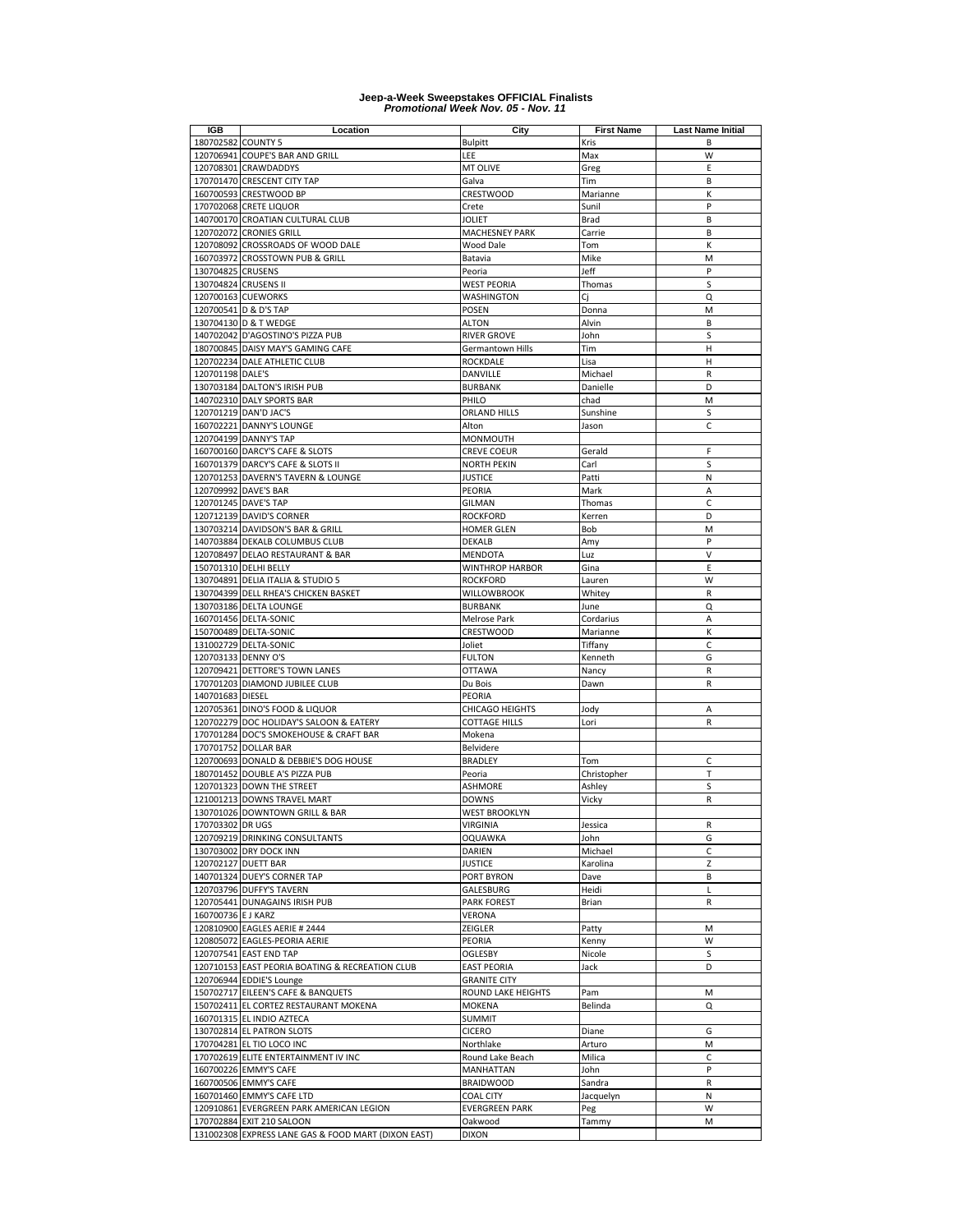| IGB                 | Location                                           | City                    | <b>First Name</b>      | <b>Last Name Initial</b> |
|---------------------|----------------------------------------------------|-------------------------|------------------------|--------------------------|
|                     | 120805501 F O EAGLES AERIE 2783                    | <b>ROCK FALLS</b>       | Dwayne                 | C                        |
|                     | 120702000 FAIRVIEW INN INC                         | <b>FAIRVIEW HEIGHTS</b> |                        |                          |
|                     | 140703414 FAIRVIEW LOUNGE                          | <b>FAIRVIEW HEIGHTS</b> | Johnathan              | W                        |
|                     | 150701223 FAJITAS MEXICAN RESTAURANT #2            | LA SALLE                | Sierra                 | E                        |
|                     | 140702406 FAMILY BEER EAST                         | <b>EAST DUBUQUE</b>     |                        |                          |
|                     | 170701622 FAMOUS CITY BILLIARDS                    | Creve Coeur             | Robert                 | К                        |
|                     | 180700867 FARMINGTON LIQUOR MART                   | Farmington              |                        |                          |
|                     | 170700615 FAST EDDIEZ                              | <b>Rock Falls</b>       | Mark                   | D                        |
| 131004385 FAST STOP |                                                    | VIRGINIA                | Kaylona                | A                        |
|                     |                                                    |                         | Michael                | B                        |
| 170702163 FASTRIP   |                                                    | Du Quoin                |                        |                          |
|                     | 150700126 FAT BOYZ PIZZA & STUFF                   | Minooka                 | Justin<br><b>Bruce</b> | L<br>P                   |
|                     | 170701561 FAT CAT SLOTS                            | Rochelle                |                        |                          |
|                     | 120708474 FAT DADDYZ BAR & GRILL                   | <b>SUMMIT</b>           | Richard                | E                        |
|                     | 130703191 FAT DADDY'Z BAR & GRILL                  | SENECA                  | Gloria                 | J                        |
|                     | 180700103 FAT DOGGY'Z                              | Justice                 |                        |                          |
|                     | 160702942 FAT FISH PUB                             | Galesburg               |                        |                          |
| 130704163 FATSOZ    |                                                    | ELGIN                   | Kenneth                | S                        |
| 120702065 FAYE INN  |                                                    | FAYETTEVILLE            |                        |                          |
|                     | 140700003 FAY'S PLACE                              | CENTRALIA               | Aimee                  | L                        |
|                     | 140703999 FERGIE & FOZ                             | <b>SUMMIT</b>           | Philip                 | D                        |
|                     | 170702358 FERG'S PUBLIC HOUSE                      | <b>ALEDO</b>            | Clay                   | Н                        |
|                     | 170700744 FIBBERS BAR & GRILL                      | Leaf River              | Sherrie                | B                        |
|                     | 120709425 FIFTH QUARTER PRESS ROOM & EATERY        | <b>HOMEWOOD</b>         | Elizabeth              | B                        |
|                     | 120701984 FINALLY R PLACE                          | <b>EAST DUBUQUE</b>     | Sally                  | B                        |
|                     | 130705126 FIREMENS HALL                            | COLLINSVILLE            | Casey                  | S                        |
|                     | 150700091 FIREPIT BAR AND GRILL                    | <b>PEOTONE</b>          | Roger                  | Н                        |
|                     |                                                    | <b>VILLA PARK</b>       |                        |                          |
|                     | 120712310 FITZ'S IRISH BULLDOG                     |                         | Anthony                | O                        |
|                     | 170701264 FITZ'S THIRSTY IRISHMAN                  | Glendale Heights        | George                 | S                        |
|                     | 150703705 FLOSSMOOR STATION RESTAURANT AND BREWERY | <b>FLOSSMOOR</b>        | Ken                    | B                        |
|                     | 120906735 FLOYD J TILTON POST 3878                 | <b>ROCHELLE</b>         | Bobbie                 | A                        |
|                     | 120700493 FLOYD'S PLACE                            | OBLONG                  | Myron                  | L                        |
|                     | 141002758 FOREST VIEW BP (GEI-164)                 | <b>Forest View</b>      | Ricardo                | D                        |
|                     | 120704193 FOUR STAR BAR & GRILL                    | MONMOUTH                | Marissa                | $\mathsf{C}$             |
|                     | 180701975 FRANCO'S CUCINA                          | Streamwood              |                        |                          |
|                     | 180701090 FRANKIE'S BEEF & PASTA                   | Oak Lawn                | Orazio                 | C                        |
|                     | 120700543 FRAN'S ON 17                             | LIMESTONE               | Brian                  | К                        |
|                     | 180701771 FRATELLO'S                               | <b>Tinley Park</b>      | Paige                  | S                        |
|                     | 120801366 FRATERNAL ORDER OF EAGLES AERIE #545     | BELLEVILLE              | Alyssa                 | P                        |
|                     | 131006108 FRED'S FUEL N FOOD                       | GILMAN                  | Pam                    | G                        |
|                     | 120806489 FREEPORT MOOSE LODGE 162                 | <b>FREEPORT</b>         | Wendy                  | V                        |
|                     |                                                    | MANHATTAN               |                        |                          |
|                     | 120701261 FRITZ'S SALOON                           |                         |                        |                          |
|                     | 150702817 FRONT ROW                                | HOMER GLEN              | Edward                 | B                        |
|                     | 120700530 FRONT STREET TAP                         | <b>HARVARD</b>          | Louis                  | G                        |
|                     | 160704132 FULL MOON BAR & GRILL                    | BATAVIA                 | Dean                   | R                        |
| 120708022           | <b>FULL MOON TAVERN</b>                            | CASEYVILLE              | Elsie                  | G                        |
| 160700044 FUZZY'S   |                                                    | Rockford                | Richard                | B                        |
|                     | 130704888 FUZZY'S BAR                              | DANVILLE                | Anthony                | M                        |
|                     | 120701983 GALLAGHER'S PUB                          | MANHATTAN               | Tiffany                | H                        |
|                     | 180701638 GARDEN ARCADE                            | Oakbrook Terrace        | Tedi                   | G                        |
|                     | 120711374 GARIO'S PIZZA VILLA LTD                  | <b>MONTGOMERY</b>       | Brandon                | P                        |
|                     | 141003203 GEMSTOP INC.                             | LORAINE                 | Mark                   | К                        |
|                     | 120702991 GENE'S PLACE                             | <b>ROCKFORD</b>         | Bryce                  | W                        |
| 120700532 GENISIO'S |                                                    | WOODHULL                |                        |                          |
|                     | 150703345 GENNARO LIQUORS                          | <b>OAK LAWN</b>         | Lillian                | т                        |
|                     | 120701414 GEORGE'S BAR & GRILL                     | <b>EAST DUBUQUE</b>     | Michelle               | н                        |
|                     | 170700024 GEORGE'S LOCAL BREW                      | Jerseyville             |                        |                          |
|                     | 150702829 GEORGE'S PUB                             | <b>EAST CARONDELET</b>  |                        |                          |
|                     |                                                    |                         | Laura                  | O                        |
|                     | 130705093 GEORGIOS COMFORT INN & CONFERE           | <b>ORLAND PARK</b>      | Liz                    | B                        |
| 160704274 GIA'S     |                                                    | Summit                  | Victor                 | $\vee$                   |
|                     | 150702507 GIBSON'S MINI MART                       | Phoenix                 | Constance              | M                        |
| 150702569 GIGI'S    |                                                    | CRESTWOOD               | Jay                    | F                        |
|                     | 170704015 GILBERTS MOBIL MART                      | Gilberts                | Tara                   | L                        |
|                     | 120705012 GILS SUPPER CLUB LTD                     | <b>HANNA CITY</b>       | Roger                  | J                        |
|                     | 120704955 GIMPY'S ON 150                           | RIO                     | Barb                   | S                        |
| 120703921 GLASS TAP |                                                    | STEGER                  | Stacy                  | D                        |
|                     | 120701170 GLENWOOD OAKS RESTAURANT                 | <b>GLENWOOD</b>         | Patsy                  | В                        |
|                     | 160702617 GLENWOOD ROLLER RINK                     | <b>GLENWOOD</b>         | Brian                  | D                        |
|                     | 160701665 GOAL LINE SPORTS BAR AND GRILL           | CRYSTAL LAKE            |                        |                          |
|                     | 120700710 GOAL POST                                | <b>OAK LAWN</b>         |                        |                          |
| 120702202 GOBBIE'S  |                                                    | GALENA                  |                        | M                        |
|                     |                                                    |                         | Joyce                  |                          |
| 140701398 GODSON'S  |                                                    | <b>BERWYN</b>           | Andrew                 | B                        |
|                     | 120709780 GOETTENS OASIS                           | Carrollton              | Richard                | S                        |
|                     | 120702066 GOLDEN GIRLS                             | ROCKFORD                |                        |                          |
|                     | 160701245 GOLDIE'S LOUNGE & SLOTS                  | West Peoria             | Kim                    | S                        |
|                     | 180700535 GOOD TIMES                               | Benton                  | Brock                  | B                        |
|                     | 151002192 GOOD TO GO #88                           | <b>BEDFORD PARK</b>     | Jose                   | н                        |
|                     | 160703562 GRACE 8 INC                              | Markham                 | Cherise                | Ε                        |
|                     | 120712919 GRAMPA'S BACKSTOP BAR & GRILL            | <b>BELVIDERE</b>        | Jane                   | A                        |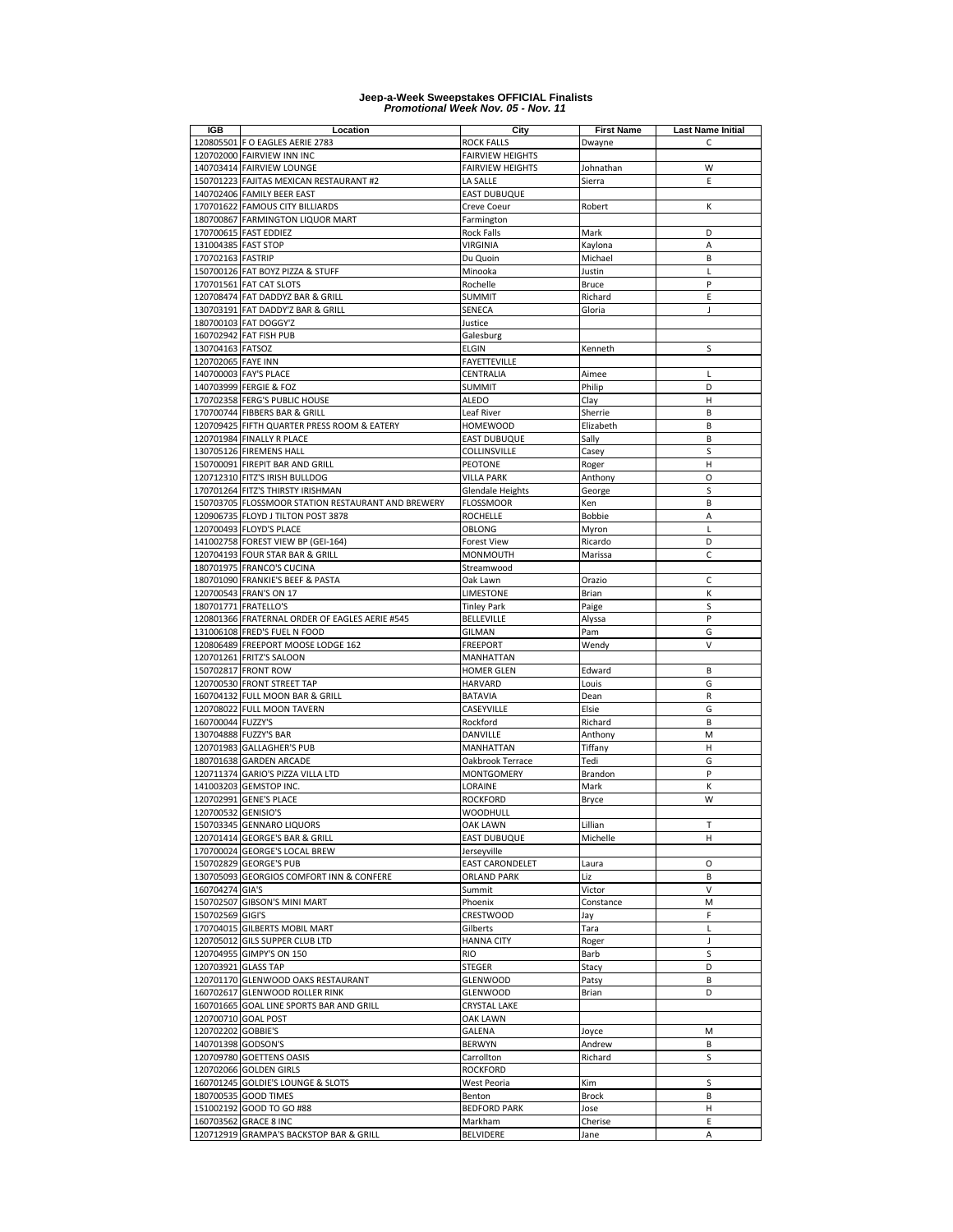| IGB                  | Location                                         | City                      | <b>First Name</b> | <b>Last Name Initial</b> |
|----------------------|--------------------------------------------------|---------------------------|-------------------|--------------------------|
|                      | 130704136 GRAND DUKES RESTAURANT                 | <b>SUMMIT</b>             | Gina              | M                        |
|                      | 130706212 GRANNY'S COUNTRY KITCHEN               | <b>JUSTICE</b>            | Shawn             | B                        |
| 160701565            | <b>GREAT FOOD &amp; SPIRITS</b>                  | <b>MATTOON</b>            | Sara              | B                        |
|                      | 120900192 GREATER PEORIA AMVETS                  | PEORIA                    | William           | W                        |
|                      | 120706845 GRIFFIN'S PINT                         | <b>MORRIS</b>             | Marcus            | S                        |
|                      | 120907842 GUNG HO VFW POST 6750                  | RANTOUL                   | <b>Bruce</b>      | Ε                        |
|                      | 120705745 HALL'S BREW ROOM                       | YATES CITY                | Jay               | Н                        |
|                      | 180701659 HAMMER HEADZ                           | Rock Falls                | Brandon           | A                        |
|                      | 120705947 HAMMER'S BAR & RESTAURANT              | <b>BARTONVILLE</b>        | Kevin             | G                        |
|                      | 170701432 HAN DEE MART                           | <b>Red Bud</b>            | Toni              | G                        |
|                      | 140703344 HAN-DEE MART                           | CASEYVILLE                | Jodi              | L                        |
|                      | 170703727 HANK'S LOUNGE                          | Centralia                 | Sharon            | $\overline{H}$           |
|                      | 180700969 HAPPY TAPPER                           | Northlake                 | Theresa           | L                        |
|                      | 170703096 HAPPY WOK MP                           | Machesney Park            | Emily             | J                        |
|                      | 170701619 HARD LUCK                              | Crestwood                 | Jim               | O                        |
|                      | 130902134 HARRY E ANDERSON VFW POST 9545         | <b>NEW LENOX</b>          | Jayme             | К                        |
|                      | 120908212 HARRY W PHILBLAD POST #749             | KNOXVILLE                 | Brittany          | A                        |
|                      | 151004202 HAVANA FAST STOP                       | HAVANA                    |                   |                          |
|                      | 120711281 HAWG DOGS                              | Savanna                   | John              | $\vee$                   |
|                      | 130700866 HAYNES ON MAIN                         | MACKINAW                  | Mary              | M                        |
|                      | 160701517 HEAD WEST SUBS                         | SOUTHERN VIEW             | Angie             | A                        |
|                      | 160704230 HEATHER'S WINE NOOK, INC.              | Chillicothe               | Gerald            | F                        |
|                      | 150703022 HENNY PENNY                            | <b>MCHENRY</b>            | Stephanie         | н                        |
|                      | 130703814 HENRY'S DOUBLE K                       | <b>MT CARROLL</b>         | James             | Н                        |
|                      | 160702481 HIDEAWAY SLOTS N MORE                  | FITHIAN                   |                   |                          |
|                      | 120700760 HIDEOUT LOUNGE                         | <b>MT VERNON</b>          | Randy             | J                        |
|                      | 120709906 HIGH HEELS SALOON                      | SOMONAUK                  | Tom               | н                        |
|                      | 120700637 HIGH NOON SALOON & EATERY              | ORANGEVILLE               | Colten            | S                        |
|                      | 160703627 HIGHLAND PARK BOWL                     | <b>MOLINE</b>             |                   |                          |
|                      | 180700110 HOLLYWOOD SLOTS                        | South Beloit              | Dan               | S                        |
|                      | 120701235 HOME PLATE RESTAURANT AND LOUNGE LLC   | ONARGA                    | Sanjuanita        | R                        |
|                      | 170700739 HOMETOWN GYROS                         | Midlothian                | Moaeyad           | A                        |
|                      | 120900762 HOMETOWN POST 9773 VFW                 | <b>HOMETOWN</b>           | James             | $\mathsf R$              |
| 130705686 HOOEY'S    |                                                  | QUINCY                    | Damon             | B                        |
|                      | 120707730 HOOPS PUB & PIZZA                      | PEORIA                    | Robert            | B                        |
|                      | 150701636 HORIZON LIQUORS INC                    | <b>FREEPORT</b>           |                   |                          |
|                      | 160703850 HORNS & HALOS SALOON                   | Channahon                 | Lynette           | К                        |
|                      | 160701728 HORSESHOE RESTAURANT & LOUNGE          | O'FALLON                  | Brittany          | R                        |
| 170700491 HOT GRILL  |                                                  | Stickney                  |                   |                          |
|                      | 150703390 HOT SHOTS PIZZA & SLOTS                | Pekin                     | Levi              | G                        |
|                      | 140703844 HOT SLOTS GETAWAY                      | Richmond                  | Cynthia           | S                        |
| 170702514 HOWARD'S   |                                                  | ALBANY                    | Gary              | $\overline{H}$           |
| 180701140 H'S BAR    |                                                  | <b>Belleville</b>         | Mary              | B                        |
|                      | 130702061 HUB LOUNGE                             | HARVARD                   | Steve             | Κ                        |
|                      | 120706254 HUBERS WEST END STORE                  | CHAMPAIGN                 | Cassidy           | P                        |
|                      | 160701770 HUCK FINN DONUTS                       | OAK LAWN                  | <b>Bridget</b>    | F                        |
|                      | 160704133 HUCK'S #104                            | West Frankfort            |                   |                          |
|                      | 170702593 HUCK'S #142                            | Carmi                     | Dustin            | R                        |
|                      | 180701392 HUCK'S #161                            | Marion                    | Jodi              | E                        |
|                      | 170700887 HUCK'S #212                            | Harrisburg                |                   |                          |
|                      | 180701393 HUCK'S #247<br>171000341 HUCK'S #367   | Marion<br>CARTERVILLE     | Jason             | M<br>D                   |
|                      | 161002208 HUCK'S #379                            | Marion                    | Kay<br>Pamela     | S                        |
|                      | 180701394 HUCK'S #388                            |                           | Mark              |                          |
| 140701027   R HERE   |                                                  | Marion<br><b>BELLEVUE</b> | Dorothy           | M                        |
|                      | 120707517 ILLINI LOUNGE                          | MARSEILLES                |                   |                          |
| 120704343 ILLINI TAP |                                                  | KEWANEE                   | Sean              | $\vee$                   |
| 180700815 IMAGE      |                                                  | Rockford                  | Terri             | $\mathsf C$              |
|                      | 150703801 IMPERIAL PUB & CLUB, INCORPORATED      | <b>GRANITE CITY</b>       |                   |                          |
|                      | 120708407 INDUSTRIAL TAVERN                      | WAMAC                     | Melisa            | S                        |
|                      | 140703945 INFINITY LOUNGE                        | <b>CICERO</b>             | Trevor            | н                        |
|                      | 130704613 IRISH MILL INN                         | <b>MUNDELEIN</b>          |                   |                          |
| 120700604 IZZY'S     |                                                  | Joliet                    | Jill              | B                        |
|                      | 131006213 J & D OIL / J & D COUNTRYSIDE MARATHON | POPLAR GROVE              | Deborah           | G                        |
|                      | 130702315 J & J'S HOMESTEAD INC                  | <b>GIFFORD</b>            | Tracie            | н                        |
|                      | 120706485 J & K'S HALF MOON TAVERN               | <b>HINCKLEY</b>           | William           | R                        |
|                      | 140700263 J.W. HOLLSTEIN'S SALOON                | <b>TINLEY PARK</b>        | Carl              | M                        |
|                      | 120705009 JACKIE'S SLOTS & SHOTS                 | CREST HILL                | Rose              | M                        |
| 160702794 JACKPOT    |                                                  | Benld                     | Nancy             | B                        |
|                      | 140702956 JACKPOT OASIS                          | <b>MATTOON</b>            | Christina         | R                        |
|                      | 120701226 JACK'S BAR & GRILL                     | STEGER                    | P                 | L                        |
|                      | 130700373 JACK'S PLACE                           | CASEYVILLE                | Faith             | н                        |
|                      | 170700845 JACKSON COUNTY COUNTRY CLUB            | Murphysboro               | Reida             | К                        |
|                      | 150703281 JACKSON'S HANDLEBAR                    | SPRINGFIELD               | Gary              | B                        |
|                      | 120900705 JACKSONVILLE AMVET                     | <b>JACKSONVILLE</b>       | James             | B                        |
|                      | 120707918 JACOBSMEYER'S                          | <b>GRANITE CITY</b>       |                   |                          |
|                      | 120700218 JAC'S DOGHOUSE                         | PEKIN                     | Yolonna           | т                        |
|                      | 160702543 JAIMI'S PLACE                          | Pekin                     | Jillyn            | G                        |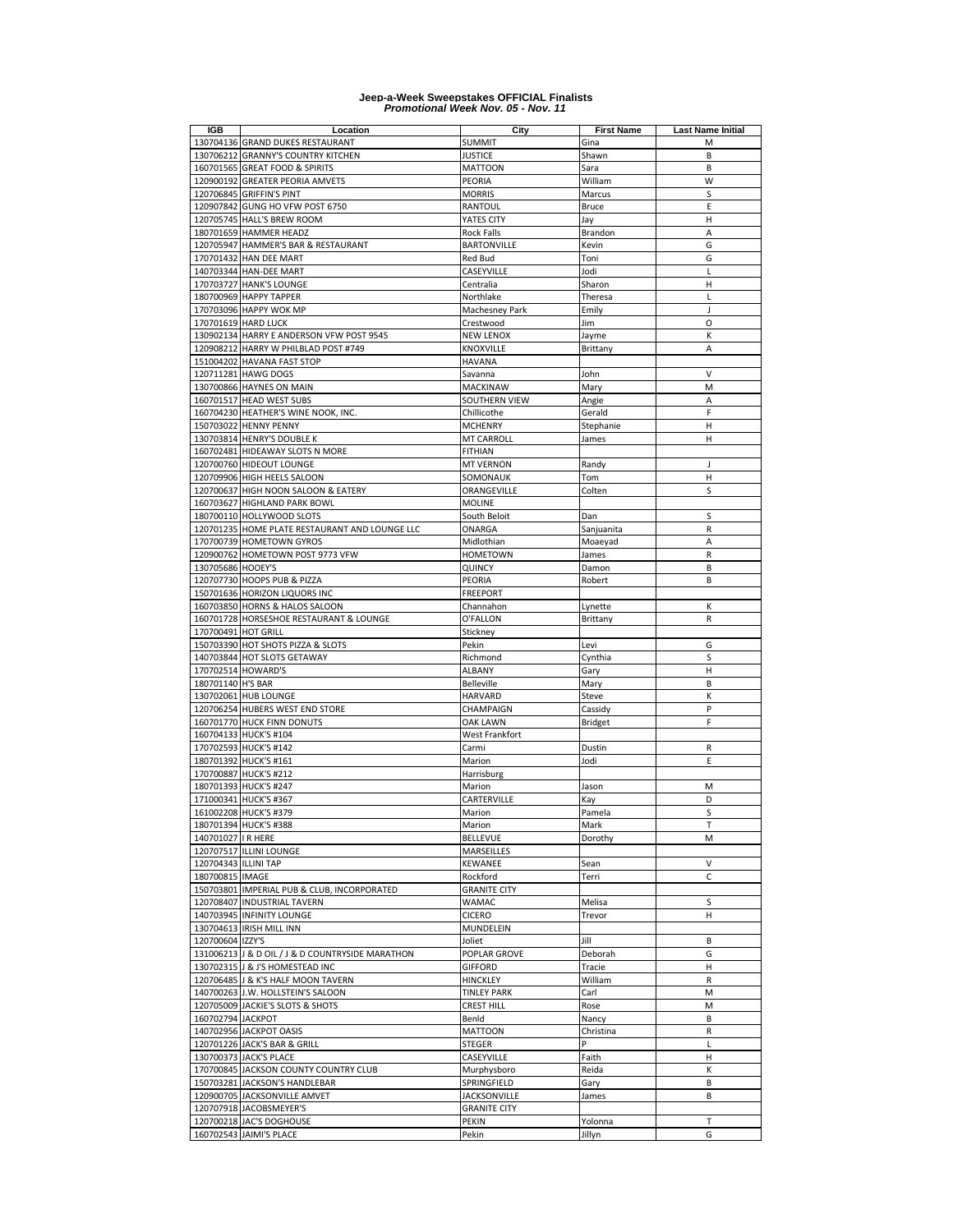| IGB                   | Location                                     | City                    | <b>First Name</b> | Last Name Initial |
|-----------------------|----------------------------------------------|-------------------------|-------------------|-------------------|
|                       | 160701575 JAK'S PLACE                        | CHICAGO RIDGE           | Thomas E          | Ν                 |
|                       | 160701935 JAMIE'S OUTPOST PARLOR             | NORTH UTICA             | Michael           | C                 |
|                       | 170700483 JEMMA'S SLOTS                      | Crete                   | Fran              | М                 |
|                       | 160703602 JEN'S GUESTHOUSE                   | WILLOW SPRINGS          |                   |                   |
|                       | 130705130 JEN'S PLACE BAR AND GRILL CORP     | FARMINGTON              |                   |                   |
|                       | 180702134 JERK FLAVORS RESTAURANT & LOUNGE   | Markham                 | Alfreda           | Υ                 |
|                       | 120702987 JE'ROD'S BAR & GRILL               | SHANNON                 | Rhett             | R                 |
|                       | 120701200 JESSE'S TAVERN                     |                         |                   | W                 |
|                       |                                              | CHICAGO RIDGE           | Ryan              |                   |
| 160703898 JIMMY C'S   |                                              | Peoria                  | Alissa            | M                 |
|                       | 120703762 JIMMY EARP'S HIDEAWAY              | PEORIA                  | James             | $\circ$           |
|                       | 170702369 JIMMY'S BAR                        | <b>WEST PEORIA</b>      |                   |                   |
| 120704374 JJ'S PUB    |                                              | <b>POSEN</b>            | Mike              | F                 |
| 120702076 JOE'S BAR   |                                              | <b>JOLIET</b>           | Debbie            | D                 |
| 120709655 JOHN L'S II |                                              | <b>BLUE ISLAND</b>      | Daniel            | B                 |
|                       | 120704152 JOHNNIE'S TAP                      | <b>FULTON</b>           | Adam              | P                 |
|                       | 120706432 JOHNNY VIGS                        | Peoria                  | Beryl             | Н                 |
|                       | 160700238 JOHNSBURG QUIK SHOP (GEI-196)      | <b>JOHNSBURG</b>        |                   |                   |
|                       | 131002980 JOHNSTON CITY "ROC" #9             | JOHNSTON CITY           | Angel             | B                 |
|                       | 120909423 JOLIET LEGION POST 1080            | <b>JOLIET</b>           | Pete              | Н                 |
|                       | 120708315 JOSEPHINE'S                        | GEORGETOWN              | Michael           | $\mathsf C$       |
|                       | 120701252 JOSH'S SALOON                      | <b>FORRESTON</b>        | Holly             | C                 |
| 150701087 JOYLUCK     |                                              | <b>HOMETOWN</b>         | Lillian           | Т                 |
| 150700773 J'S LANES   |                                              | HARVARD                 | Shawn             | J                 |
|                       | 120707903 JUDGE'S CHAMBERS                   | PEORIA                  | Tracy             | н                 |
|                       |                                              |                         |                   | B                 |
| 150702957 JUDI'S DELI |                                              | Pekin                   | Joanne            |                   |
|                       | 120708010 JULIE'S SHOOTING STAR TAVERN       | WESTVILLE               | Doug              | н                 |
|                       | 160701393 JUST ADD WATER BAIT, TACKLE & MORE | <b>MARION</b>           | Clint             | J                 |
|                       | 120705583 JUST US SPORTS BAR                 | <b>JUSTICE</b>          | Cheryl            | M                 |
|                       | 170701764 JUSTICE GO LO                      | Justice                 | Matt              | Z                 |
|                       | 140710728 K OF C COLUMBIAN CLUB              | PINCKNEYVILLE           | Jane              | F                 |
|                       | 180700053 KAL'S ROADHOUSE BAR AND GRILL CO.  | Danville                | Brandon           | B                 |
|                       | 151000458 KANKAKEE GAS N WASH                | KANKAKEE                |                   |                   |
| 170701448 KARI'S      |                                              | SPRING GROVE            | John              | $\mathsf{T}$      |
|                       | 170700048 KATHY'S CORNER                     | <b>BLUE ISLAND</b>      | Jeffery           | Н                 |
|                       | 120700694 KAT'S MEOW                         | <b>EAST DUBUQUE</b>     | Suzi              | J                 |
|                       | 160702063 KD KAT'S LUCKY 7 LOUNGE            | PEORIA HEIGHTS          | Reynol            | R                 |
|                       | 180701603 KELLY'S QUICK STOP                 | Norris City             | Nate              | B                 |
|                       | 180700026 KENNY'S WESTSIDE PUB               | Peoria                  | Robert            | B                 |
|                       | 120701222 KEP'S SPORTS BAR INC [WASHINGTON]  |                         |                   | B                 |
|                       |                                              | WASHINGTON              | Steve             | M                 |
|                       | 150700116 KICKBACK ON FULTON                 | Peoria                  | Chris             |                   |
|                       | 120705210 KICKBACK SALOON                    | <b>TAMPICO</b>          | Patricia          | E                 |
|                       | 150703011 KICKN 66 LIQUOR & MORE             | LITCHFIELD              | Gene              | R                 |
|                       | 160702496 KIKI'S GAMING LOUNGE               | CRESTWOOD               | Marianne          | К                 |
|                       | 170702932 KING NEPTUNE'S CAJUN HOUSE         | Anna                    | Remington         | B                 |
| 170700771             | KLEAN KAFE INC.                              | Philo                   | Mike              | V                 |
|                       | 180700613 KNJ LIQUOR & LOTTERY               | Dupo                    | Francine          | Н                 |
|                       | 170703674 KNOXVILLE BAR & GRILL              | Knoxville               | Jessica           | н                 |
|                       | 120704752 KOCH STREET BAR & GRILL            | PEKIN                   | Paul              | F                 |
| 120704005             | <b>KOKE'S TAVERN INC</b>                     | <b>FAIRMONT CITY</b>    | Lynsie            | W                 |
| 120708462             | <b>KOPP'S KORNER</b>                         | <b>ALTON</b>            | Bob               | W                 |
| 120708463             | <b>KOPP'S KORNER TOO</b>                     | <b>GRANITE CITY</b>     | Lacie             | C                 |
| 130702844 KOURI'S     |                                              | Peoria                  | Eric              | W                 |
|                       | 130702845 KOURIS GRILL AND BAR               | <b>GERMANTOWN HILLS</b> | Taunya            | М                 |
|                       | 120708213 KOURI'S PUB                        | PEKIN                   | Alex              | Κ                 |
|                       | 120708223 KOWALS BAR & GRILL                 | <b>HICKORY HILLS</b>    | Krystyna          | G                 |
|                       | 120711236 KRAPILS THE GREAT STEAK            | <b>WORTH</b>            | Bill              | J                 |
|                       |                                              | <b>HOYLETON</b>         |                   |                   |
|                       | 120708728 KRETZERS BAR AND GRILL             |                         | Corey             | M                 |
|                       | 120702956 KUCHIE'S CORNER TAP                | GROVELAND               | Dave              | К                 |
|                       | 130700010 KUCHIES ON THE WATER               | <b>CREVE COEUR</b>      | Shawn             | $\mathsf{T}$      |
|                       | 130704109 LA FIESTA AZTECA RESTAURANT        | <b>ALSIP</b>            | Dawn              | W                 |
|                       | 180701673 LA PALMA MEXICAN CUISINE           | Algonquin               | Brandon           | M                 |
|                       | 160703331 LA PLACITA TAQUERIA #2             | Marengo                 | Chantel           | W                 |
|                       | 150701184 LA ROSA'S PIZZA & PASTA            | STILLMAN VALLEY         | Christina         | $\mathsf R$       |
|                       | 120708740 LA VILLITA LIQUORS II              | <b>AURORA</b>           | Jose              | M                 |
|                       | 160703514 LADY LUCK POKER                    | McCullom Lake           | Mike              | B                 |
|                       | 160703394 LAGONDOLA SPAGHETTI HOUSE          | Peoria                  | Nancy             | $\mathsf T$       |
|                       | 141002738 LAKE VILLA QUIK SHOP (GEI-103)     | <b>LAKE VILLA</b>       | Tyler             | C                 |
|                       | 160702471 LAKES SPORTS BAR                   | <b>Island Lake</b>      | Christopher       | T                 |
|                       | 150701442 LAKEVIEW PLACE                     | SPRING GROVE            | Christopher       | Т                 |
| 141000135 LAMBOS 5    |                                              | <b>TUSCOLA</b>          | Quintaria         | G                 |
|                       | 120700179 LANDMARK PLAZA                     | PEORIA                  | Justin            | W                 |
|                       |                                              |                         |                   |                   |
|                       | 170703636 LAN-OAK LIQUORS                    | LANSING                 | Mario             | F                 |
|                       | 170700717 LAST CHANCE BAR & GRILL            | Peoria                  | Tyler             | W                 |
| 160701021 LATTANZI    |                                              | MIDLOTHIAN              | Mary              | B                 |
| 150701918 LAURIE'S    |                                              | MANITO                  | Darrel            | K                 |
|                       | 170703436 LAVA TIKI LOUNGE                   | Peoria                  | Brittany          | W                 |
| 170703742 LC PUB      |                                              | Caseyville              | Carissa           | W                 |
|                       | 120701164 LEAGUE LOUNGE                      | <b>BELLEVILLE</b>       |                   |                   |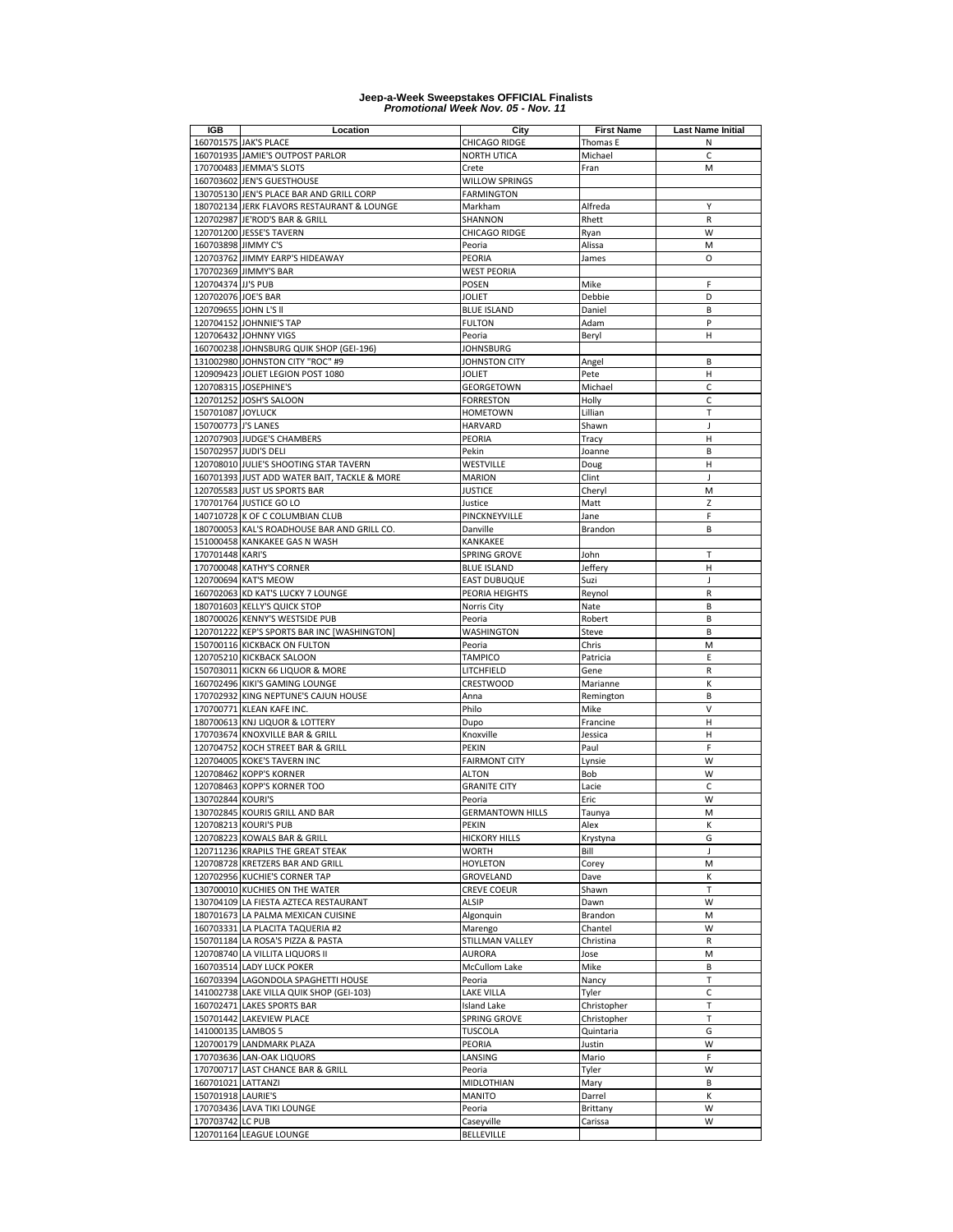| <b>IGB</b>        | Location                                         | City                  | <b>First Name</b> | <b>Last Name Initial</b> |
|-------------------|--------------------------------------------------|-----------------------|-------------------|--------------------------|
|                   | 160701007 LEDO'S PIZZA                           | COUNTRYSIDE           | Vince             | н                        |
|                   | 181001540 LENNY'S FOOD N FUEL                    | Joliet                |                   |                          |
|                   | 141003300 LENNY'S FOOD N FUEL                    | <b>NEW LENOX</b>      |                   |                          |
|                   | 131000406 LENNY'S GAS N WASH                     | Mokena                |                   |                          |
|                   | 120704736 LES BROTHERS RESTAURANT                | OAK LAWN              | Thomas E          | N                        |
|                   | 130706459 LES BROTHERS RESTAURANT                | <b>HICKORY HILLS</b>  | Thomas E          | Ν                        |
|                   | 170702612 LIBBY'S LOUNGE                         | Champaign             | Myra              | M                        |
|                   |                                                  |                       |                   |                          |
|                   | 170701425 LILY'S PLACE                           | Sandwich              | Juanita           | W                        |
|                   | 120706038 LINCOLN OAKS GOLF COURSE               | CRETE                 | Jack              | T                        |
|                   | 170701580 LINN LANES                             | Canton                | Staci             | S                        |
|                   | 120705893 LITTLE BROWN JUG                       | <b>BURNHAM</b>        | Lolita            | D                        |
|                   | 120701395 LITTLE RED SCHOOLHOUSE                 | <b>NORTH AURORA</b>   | David             | S                        |
|                   | 130704318 LIVE STAR BANQUET HALL, INC.           | WAUKEGAN              | Elena             | T                        |
|                   | 120708492 LIVELY'S BAR                           | <b>TAMAROA</b>        | Phoebe            | S                        |
|                   | 120705175 LIZZIE'S LOUNGE OF OGLESBY             | OGLESBY               | sharon            | B                        |
|                   | 150702683 LOCAL TAVERN                           | <b>NORRIDGE</b>       | Elzbieta          | T                        |
|                   | 120709723 LOGAN'S BAR & GRILL                    | <b>FREEPORT</b>       | Priscilla         | К                        |
|                   | 140703136 LOLLIES CAFE                           | PERCY                 | Mark              | T                        |
|                   | 120710646 LOLLIE'S CAFE LLC                      | SPARTA                | Ray               | W                        |
|                   | 140702743 LONGFORD PUB                           | <b>CRESTWOOD</b>      | Philip            | Q                        |
|                   |                                                  |                       |                   |                          |
|                   | 160700001 LOUIE'S PAD BAR & GRILL                | MANITO                | <b>Brice</b>      | R                        |
|                   | 170700081 LOUIE'S TAP HOUSE                      | Roscoe                | Alex              | C                        |
|                   | 120804264 LOYAL ORDER OF MOOSE #1384             | <b>FLORA</b>          | Darrell           | C                        |
|                   | 120807841 LOYAL ORDER OF MOOSE #2578             | <b>RIVER GROVE</b>    | Jerry             | К                        |
|                   | 150701680 LUCK ON FIRST GAMING                   | <b>DIXON</b>          | Joni              | E                        |
| 170701510 LUCKY 7 |                                                  | Pekin                 | Roy               | R                        |
|                   | 140702586 LUCKY 777'S SLOT & VIDEO POKER II      | <b>ROSCOE</b>         | Dennis            | Н                        |
|                   | 130703265 LUCKY 777'S SLOTS & VIDEO POKER LOUNGE | <b>ROSCOE</b>         | Peggy             | P                        |
|                   | 180700346 LUCKY DAY GAMING CAFE II, INC.         | North Riverside       | Xavier            | W                        |
|                   | 170701066 LUCKY DAY GAMING CAFE INC              | Melrose Park          | Sergio            | Z                        |
|                   | 170702395 LUCKY DIAMOND                          | Champaign             | Charles           | M                        |
|                   | 180700652 LUCKY DOGS BAR                         | Belvidere             | Ken               | н                        |
|                   |                                                  |                       |                   | B                        |
|                   | 130701774 LUCKY JOE'S BAR AND GRILL              | <b>FREEBURG</b>       | Arthur            |                          |
|                   | 170703090 LUCKY LARRY'S SLOTS                    | Mount Vernon          | Darryl            | L                        |
|                   | 170702394 LUCKY LARRY'S SLOTS                    | Nashville             | Jaysie            | H                        |
|                   | 160701571 LUCKY ROSE                             | SWANSEA               | Anna              | N                        |
|                   | 150702263 LUCKY SLOTS                            | <b>MACHESNEY PARK</b> | Diego             | G                        |
|                   | 180700898 LUCKY SPIRITS GAMING                   | Pekin                 | Jeni              | G                        |
| 120700250 LUCKY'S |                                                  | <b>OQUAWKA</b>        | <b>Bruce</b>      | F                        |
|                   | 120704071 LUCKY'S LOUNGE                         | CHICAGO RIDGE         | Robyn             | S                        |
|                   | 120706063 LUDY'S KICKAPOO CREEK SALOON           | <b>EDWARDS</b>        | Brandy            | $\mathsf{C}$             |
|                   | 170703218 LULU BELLE'S PANCAKEHOUSE II LLC       | <b>FRANKLIN PARK</b>  | Larry             | F                        |
|                   | 120713093 LUXEMBURGER CLUB                       | <b>AURORA</b>         |                   |                          |
|                   | 160704137 LYNWOOD SPORT CENTER                   | LYNWOOD               | Michelle          | B                        |
|                   | 170701405 MADORI'S LIQUOR & DELI INC             | MIDLOTHIAN            | Debbie            | M                        |
|                   |                                                  |                       |                   |                          |
|                   | 140703006 MAGOO'S BAR LLC                        | <b>BEDFORD PARK</b>   |                   |                          |
|                   | 120700498 MAIN STREET BAR & GRILL - ESSEX        | ESSEX                 | Marcy             | S                        |
|                   | 120711520 MAIN STREET BAR & GRILL - WALNUT       | WALNUT                | Alyssa            | F                        |
|                   | 180700643 MAIN STREET DELI & LIQUORS             | Countryside           |                   |                          |
|                   | 120700638 MAIN STREET STATION                    | <b>MCHENRY</b>        | Meghan            | P                        |
|                   | 140701123 MAMA CIMINO'S                          | <b>DIXON</b>          | Angela            | S                        |
|                   | 170701428 MAMA DEANS                             | Bartonville           | RoxAnna           | К                        |
|                   | 120701282 MAMA LUIGI                             | <b>BRIDGEVIEW</b>     | Armani            | M                        |
|                   | 160700569 MANDY'S BAR                            | O'FALLON              | Beth              | c                        |
|                   | 130706154 MANNY'S PIZZA                          | STERLING              | Jerrie            | G                        |
|                   | 120700601 MANNY'S PIZZA & SALOON                 | SAVANNA               | Arthur            | B                        |
|                   | 120710778 MANNY'S PIZZA & TACOS                  | <b>FREEPORT</b>       | John              | W                        |
|                   | 120700592 MANNY'S TOO                            | <b>FULTON</b>         | Myron             | V                        |
|                   | 120702053 MAPLE PARK PUB & GRILL                 |                       |                   |                          |
|                   |                                                  | <b>MAPLE PARK</b>     | <b>Brett</b>      | M                        |
|                   | 120707438 MAPLEWOOD INN                          | <b>BLUE ISLAND</b>    | James             | B                        |
|                   | 141003875 MARATHON                               | Montgomery            | Johny             | M                        |
|                   | 120700569 MARCOTTE'S BAR AND GRILL               | OAK FOREST            | Gerald            | К                        |
|                   | 120702298 MARDI GRAS LANES                       | DeKalb                | James             | C                        |
|                   | 140701994 MARGARITAS CANTINA                     | <b>NEW BADEN</b>      | Lindell           | M                        |
|                   | 130703488 MARGARITAS MEXICAN RESTAURANT          | <b>BELLEVILLE</b>     | Mariah            | н                        |
|                   | 160703314 MARGARITAS RESTAURANT & LOUNGE         | Lynwood               | Kerry             | P                        |
|                   | 150704027 MARGARITAS WEST                        | <b>Belleville</b>     | Daniel            | M                        |
|                   | 160700228 MARIACHI'S INC                         | MILLSTADT             | Rebecca           | К                        |
|                   | 120904784 MARION B. FLETCHER POST #136           | MONMOUTH              | Judy              | P                        |
|                   | 180701509 MARISCOS COSTA AZUL, LTD.              | Crestwood             | Fernando          | G                        |
|                   |                                                  |                       |                   |                          |
|                   | 170704286 MARKHAM AMOCO                          | Markham               | Keanna            | B                        |
|                   | 120902069 MARRS MEYER AMERICAN LEGION POST 991   | WORTH                 | Craig             | $\mathsf{L}$             |
|                   | 130705327 MARSEILLES LIONS CLUB                  | MARSEILLES            | Paul              | Z                        |
|                   | 120705357 MARTIN'S TAVERN                        | STEGER                | Michelle          | F                        |
|                   | 120703364 MARY'S FAMILY DINING                   | GALVA                 | Betsy             | C                        |
|                   | 120700732 MARY'S PLACE                           | ROCKFORD              | Matt              | н                        |
|                   | 120800504 MCHENRY LODGE LOYAL ORDER OF MOOSE     | JOHNSBURG             | Susan             | D                        |
| 120811573         | MCLEANSBORO ELKS LODGE 1882                      | MCLEANSBORO           | Jessica           | F                        |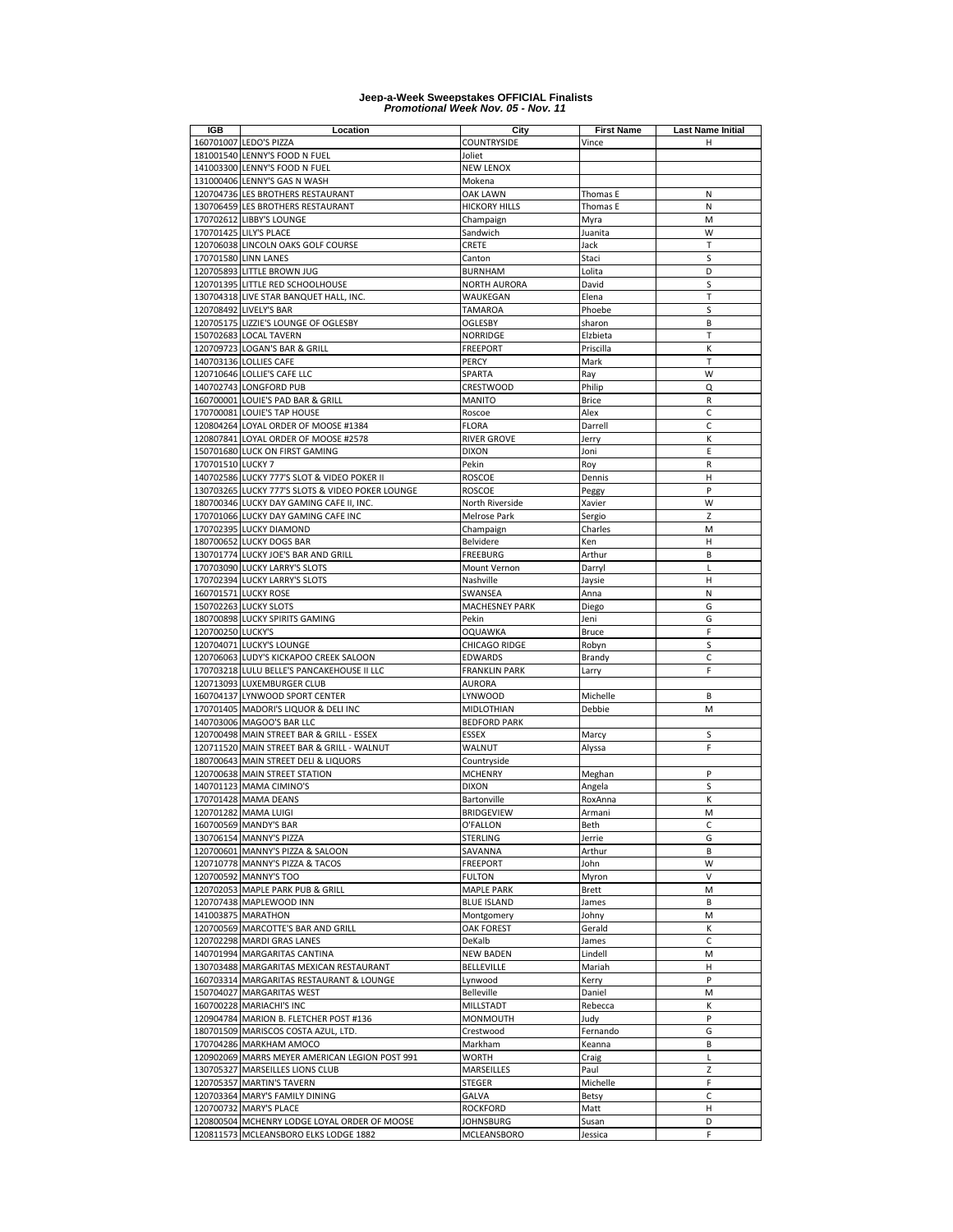| <b>IGB</b>         | Location                                             | City                 | <b>First Name</b> | <b>Last Name Initial</b> |
|--------------------|------------------------------------------------------|----------------------|-------------------|--------------------------|
|                    | 120707124 McMAHON'S PINTS & PLATES                   | WASHINGTON           | Anna              | B                        |
|                    | 180700107 MEAT & POTATO EATERY                       | Carpentersville      |                   |                          |
|                    | 160700801 MEAT N POTATO EATERY                       | <b>MCHENRY</b>       | Kaye              | C                        |
|                    | 120701293 MEL'S PLACE                                | MT OLIVE             | Larry             | К                        |
|                    | 120808228 MENDOTA ELKS LODGE 1212                    | MENDOTA              | Luke              | P                        |
|                    | 120804040 MENDOTA MOOSE LODGE #714                   | MENDOTA              | Kelly             | G                        |
|                    | 160700189 MESSENGER'S BAR AND GRILL                  | OREGON               |                   | M                        |
|                    |                                                      |                      | Jeremy            |                          |
|                    | 150704232 MESSIES BAR & GRILL INC.                   | OREGON               | Don               | P                        |
|                    | 180700085 MI TIERRA BONITA                           | <b>Fairmont City</b> | Melissa           | T                        |
|                    | 160700932 MID TOWN PACKAGE LIQUOR'S                  | SESSER               | Carl              | R                        |
|                    | 120709096 MIKE & DENISE'S PIZZERIA & PUB             | AURORA               | Pam               | Н                        |
|                    | 130704491 MIKE & DENISE'S PIZZERIA & PUB - YORKVILLE | YORKVILLE            | Bill              | M                        |
|                    | 160702725 MIKKI'S DINER                              | <b>WILMINGTON</b>    | Robert            | B                        |
|                    | 160702868 MIMINIS GENERAL STORE                      | ASHTON               | Richard           | G                        |
|                    | 160700902 MIMMO'S PIZZA                              | <b>FORRESTON</b>     | Tiffany           | J                        |
| 140703386 MINDY'S  |                                                      | MOKENA               |                   |                          |
|                    | 120701329 MINIER LANES                               | <b>MINIER</b>        | Carrie            | D                        |
|                    | 170704284 MINNIHANS SPORTS BAR                       | Hampshire            |                   |                          |
|                    | 180700983 MIRA'S CAFE                                | Elk Grove Village    | Laurie            | R                        |
| 120701987          | MISS BILL'S PLACE                                    | <b>CALUMET PARK</b>  | Daniel jr.        | S                        |
|                    | 150701539 MISS KITTY'S SALOON INC.                   | MARENGO              | Diane             | E                        |
|                    | 120710160 MISTY'S BAR                                | KEWANEE              | <b>Buffy</b>      | B                        |
|                    |                                                      |                      |                   | C                        |
| 120710387          | MOLLY'S BAR & THE BOTTLE STORE                       | DEKALB               | Michael           |                          |
|                    | 140700009 MOLLY'S DELI                               | Rockford             | Amber             | S                        |
|                    | 140700887 MOLLY'S DELI                               | Rockford             | Barb              | F                        |
|                    | 140700161 MOLLY'S DELI                               | MACHESNEY PARK       | Christina         | C                        |
|                    | 140700173 MOLLY'S DELI                               | Loves Park           | Dallas            | B                        |
|                    | 140702957 MOLLY'S DELI                               | Rockford             | Dion              | н                        |
|                    | 130704314 MOLLY'S DELI                               | <b>ROSCOE</b>        | Jami              | Т                        |
|                    | 130704426 MOLLY'S DELI                               | LOVES PARK           | Julie             | К                        |
|                    | 130704913 MOLLY'S DELI                               | <b>LOVES PARK</b>    | Kathy             | н                        |
|                    | 140700713 MOLLY'S DELI                               | Rockford             | Matthew           | P                        |
|                    | 150702424 MOLLY'S DELI                               | BELVIDERE            | Sharon            | F                        |
|                    | 120705200 MONGO MCMICHAELS                           | <b>ROMEOVILLE</b>    | Jacquelynn        | N                        |
|                    | 140702275 MONKEY BUSINESS                            | GALESBURG            | Jaime             | L                        |
|                    | 180701719 MOODY'S CLUB                               |                      | Tim               | T                        |
|                    |                                                      | Peoria               |                   |                          |
|                    | 120806275 MOOSE LODGE #241                           | WILMINGTON           | Micheal           | B                        |
|                    | 120702170 MORAN ATHLETIC CLUB                        | <b>JOLIET</b>        | David             | F                        |
|                    | 140703579 MORT'S PUB INC                             | LA SALLE             | Lori              | н                        |
|                    | 160701232 MO'S WILLOW PUB & GRUB                     | WILLOW SPRINGS       | Steven            | R                        |
| 180700580 MOTHER'S |                                                      | GRANVILLE            | Justin            | P                        |
| 180701589 MOTZEE'S |                                                      | Wataga               | Ron               | T                        |
|                    | 150700579 MR TEQUILA BAR & GRILL                     | <b>DIXON</b>         | Anthony           | C                        |
|                    | 120706457 MR. SALSAS                                 | OGLESBY              | Filiberto         | S                        |
|                    | 120707671 MT CARROLL BOWLING CENTER                  | MT CARROLL           | Dodger            | S                        |
|                    | 120703199 MT HAWLEY BOWL                             | PEORIA               |                   |                          |
|                    | 130802222 MT MORRIS MOOSE LODGE #1551                | <b>MT MORRIS</b>     | Debra             | C                        |
|                    | 130704585 MUGGS & SUDDS MOMENCE                      | <b>MOMENCE</b>       | Nancy             | J                        |
|                    | 160700430 MURDOCK'S PLACE                            | LODA                 | Robert            | L                        |
|                    | 120702148 MURPHY'S LAW                               | OAK LAWN             | Lillian           | Т                        |
|                    | 120712495 MY PLACE [BRADFORD]                        |                      |                   |                          |
|                    |                                                      | <b>BRADFORD</b>      | Taylour           | B                        |
|                    | 120700520 MY PLACE BAR & GRILL                       | <b>ROCKFORD</b>      | Jason             | Т                        |
|                    | 160700540 MY PLACE BAR AND GRILL                     | <b>MCHENRY</b>       | Elizabeth         | G                        |
|                    | 120707318 N J'S PLACE                                | DECATUR              | Lorri             | W                        |
|                    | 160702323 NAT'S PLACE LLC                            | Chillicothe          | Gerald            | F                        |
|                    | 170704265 NATURAL LAW COCKTAIL CLUB AND EATERY       | <b>Blue Island</b>   | Dee               | К                        |
|                    | 120700651 NEW DJ'S BAR & GRILL                       | ALTON                | Lori              | R                        |
|                    | 120703322 NEW WINDSOR DEPOT                          | <b>NEW WINDSOR</b>   | Joanne            | Α                        |
|                    | 130705816 NICKS BAR & GRILL                          | <b>GRANITE CITY</b>  | Krystal           | J                        |
|                    | 130703729 NICK'S BARBEQUE                            | <b>HOMER GLEN</b>    |                   |                          |
|                    | 140700240 NICKS BBQ AT TINLEY PARK                   | <b>TINLEY PARK</b>   | Shirlena          | М                        |
|                    | 120707312 NICK'S TAVERN                              | LEMONT               | Toni              | J                        |
|                    | 120706387 NINTH ST PUB                               | LA SALLE             | Randy             | L                        |
|                    | 120700386 NO JACKS BAR & GRILL                       | <b>SMITHTON</b>      | Joshua            | К                        |
|                    | 120711947 NO NAME PUB                                | <b>FOREST VIEW</b>   | Jorge             | R                        |
|                    |                                                      |                      |                   |                          |
|                    | 150700584 NONNA D'S PIZZERIA                         | <b>BERWYN</b>        | Jerrg             | S                        |
|                    | 170700680 NORBY'S SLOTS                              | Carrollton           | Lisa              | P                        |
|                    | 150700990 NORTH MAIN BAR                             | <b>ROCKFORD</b>      | John              | К                        |
|                    | 130704969 NORTHEND LIQUOR                            | STERLING             | Deb               | P                        |
|                    | 120705504 NORTHGATE FAMILY RECREATION                | GALESBURG            | Armando           | V                        |
|                    | 120700484 NORTHSIDE TAP                              | MARENGO              | Tonya             | P                        |
|                    | 120700529 NOWHERE BAR & GRILL                        | Victoria             | Aaron             | W                        |
|                    | 120701470 NU BOWL LANES                              | <b>MT VERNON</b>     | Sarah             | N                        |
|                    | 120702299 OAK FOREST BOWL                            | OAK FOREST           | <b>Betty</b>      | S                        |
|                    | 171003954 OASIS ON 20                                | Elgin                | Sara              | М                        |
|                    | 120705057 O'BRIEN'S CORNER TAVERN                    | DANVILLE             | Beth              | C                        |
|                    | 150701106 OFF THE HOOK BAR & GRILL                   | KEITHSBURG           |                   |                          |
|                    | 160703526 OFFICE LOUNGE                              | <b>Belleville</b>    |                   | D                        |
|                    |                                                      |                      | Johnny            |                          |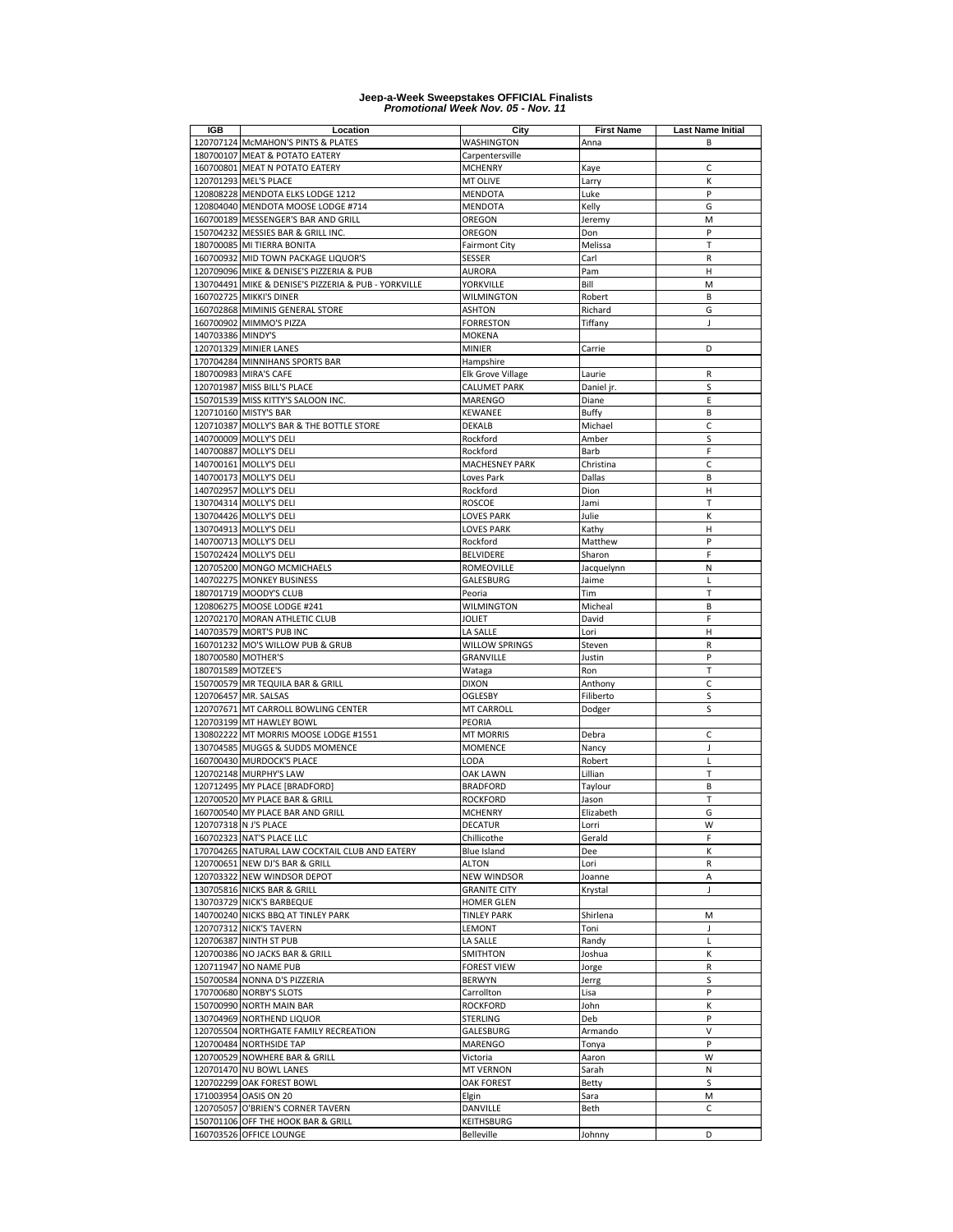| IGB                 | Location                                                                          | City                            | <b>First Name</b> | <b>Last Name Initial</b> |
|---------------------|-----------------------------------------------------------------------------------|---------------------------------|-------------------|--------------------------|
|                     | 120705520 OFFIE'S TAP                                                             | Huntley                         | Donald            | G                        |
|                     | 170704029 OK CORRAL PIZZERIA INC                                                  | Markham                         | Tony              | A                        |
|                     | 120712916 OL' DAD'S PLACE                                                         | Pekin                           | Neil              | M                        |
|                     | 120712372 OLD CHICAGO RESTAURANT                                                  | PEORIA                          |                   |                          |
|                     | 120701384 OLD TOWN TAP                                                            | CRETE                           | Morgan            | N                        |
|                     | 120701254 OLDE TYME INN                                                           | SANDWICH                        | Erin              | $\mathsf{C}$             |
|                     | 180700341 OLIVER'S PIZZA & PUB                                                    | Peoria Heights                  | Robert            | B                        |
|                     | 150701597 ONE PAW'Z PUB LLC                                                       | <b>MCNABB</b>                   | Scott             | B                        |
|                     | 140704038 ONE STOP SMOKERS SHOP                                                   | GALESBURG                       | Alex              | W                        |
|                     | 150701658 OQUAWKA DINER, INC.                                                     | OQUAWKA                         |                   |                          |
|                     | 130703902 OSCAR'S BAR & GRILL LLC                                                 | CAHOKIA                         | Brenda            | L                        |
|                     | 130705111 OSWEGO INN                                                              | OSWEGO                          | Budd              | B                        |
|                     | 120801306 OTTAWA LODGE 960                                                        | OTTAWA                          | Kimberly          | S                        |
|                     | 120707834 OUR PLACE                                                               | SOUTH ELGIN                     | Rich              | W                        |
|                     | 120704043 P J KLEM'S RESTAURANT                                                   | LYONS                           | Tome              | К                        |
|                     | 140703253 P.T.'s IN THE HILL                                                      | <b>WALNUT HILL</b>              |                   |                          |
|                     | 170701583 PA-CHAN-GA                                                              | Kankakee                        | Carlos            | B                        |
| 150703796 PADDY'S   |                                                                                   | CREST HILL                      | Jessica           | G                        |
|                     | 180700268 PAIR OF DICE                                                            | Columbia                        | Christina         | L                        |
| 120703319 PAPA'S    |                                                                                   | MONMOUTH                        | Justin            | К                        |
|                     | 130700172 PAPPAS RESTAURANT                                                       | <b>ALSIP</b>                    |                   |                          |
| 120700573 PARADISE  |                                                                                   | <b>GALENA</b>                   | Sue               | н                        |
|                     | 160701786 PARADOX EMPORIUM INC                                                    | <b>BRADLEY</b>                  |                   |                          |
| 150700583 PARIS 21  |                                                                                   | LEMONT                          | Chuck             | V                        |
|                     | 150704192 PARISH'S PUB                                                            | Washington                      | Gerald            | F                        |
|                     | 120905409 PARK FOREST A L POST# 1198                                              | CHICAGO HEIGHTS                 | Kate              | P                        |
| 130700357 PARK TAP  |                                                                                   | <b>CALUMET PARK</b>             | Thomas            | M                        |
|                     | 120703840 PARKSIDE LANES                                                          | <b>AURORA</b>                   | Justino           | B                        |
|                     | 120700338 PATIO SNACK SHOP                                                        | GALESBURG                       | Rhonda            | N                        |
| 160701033 PATSY'S   |                                                                                   | HARVARD                         | Sue               | M                        |
|                     | 120701377 PEORIA PIZZA WORKS                                                      | PEORIA HEIGHTS                  | Lon               | T                        |
|                     | 120701152 PEOTONE BOWL & LOUNGE                                                   | PEOTONE                         | Don               | S                        |
|                     | 160700043 PEPE'S MEXICAN RESTAURANT                                               | Romeoville                      | Tony              | A                        |
|                     | 180700379 PEPPERS GAMING PARLOR                                                   | NASHVILLE                       | Jennifer          | A                        |
|                     | 170700315 PERDUE'S GRILL, INC.                                                    | Tremont                         |                   |                          |
|                     | 120707634 PERIGEN'S TAVERN                                                        | <b>MADISON</b>                  | Nicholas          | Ν                        |
|                     | 130800433 PETER H CLARK LDGE 483 ELKS                                             | PEORIA                          |                   |                          |
|                     | 120706274 PETE'S LOUNGE                                                           | ALTON                           | Jim               | c                        |
|                     | 150700199 PETRI'S POUR HOUSE                                                      | <b>MINONK</b>                   | Will              | L                        |
|                     | 120702107 PETROLEUM CLUB OF OLNEY                                                 | OLNEY                           | Donnie            | L                        |
|                     | 120710898 PHEASANT LANES - KEGLERS PUB                                            | <b>BLOOMINGTON</b>              | Ashley            | G                        |
|                     | 120910788 PHILLIP CARPENTER POST 66 AMVETS                                        | WHEELING                        | Sheldon           | W                        |
|                     | 130703566 PHILLIPS 66 & RTE 203 MART                                              | <b>FAIRMONT CITY</b>            | William           | Α                        |
|                     | 140700800 PHOENIX CLUB                                                            | <b>AURORA</b>                   | Margie            | T                        |
|                     | 160703597 PIG DOG PUB                                                             | Montgomery                      | David             | N                        |
|                     | 150700908 PIN AND TONIC                                                           | <b>BEECHER</b>                  | Monica            | D                        |
|                     | 150703734 PIN SPLITTER LANES LLC                                                  | <b>PRINCETON</b>                |                   |                          |
|                     | 170704047 PIT RIB HOUSE                                                           | <b>HICKORY HILLS</b>            | Brianna           | L                        |
|                     | 170704058 PIT STOP INC                                                            | WALNUT                          | Justin            | M                        |
|                     | 120700480 PJ'S POUR HOUSE                                                         | <b>OAK LAWN</b>                 | Mary              | J                        |
|                     | 140702359 PJS VIDEO GAMING CAFE                                                   | STEELEVILLE                     | Stephnee          | G<br>F                   |
|                     | 120704369 PLAYERS PUB & GRILL                                                     | <b>Prospect Heights</b>         | Bill              |                          |
|                     | 180701453 PLUM GARDEN MCHENRY                                                     | McHenry                         | Megan             | $\mathsf R$              |
|                     | 140703603 PO-BOY'S ON FROSTWOOD, LLC                                              | Peoria                          | Eve               | P                        |
|                     | 160701187 POCKETS BILLIARDS - DOC'S LOUNGE                                        | Crestwood                       | Marianne          | К                        |
|                     | 120710815 POP-A-TOPS AGAIN INC                                                    | <b>SCALES MOUND</b>             | Kenneth           | В                        |
|                     | 130705322 POPECK CONVENIENCE STORE                                                | ASHLEY                          |                   |                          |
|                     | 140700107 PORT ROYAL GASTROPUB                                                    | DECATUR                         | Jordan            | R                        |
|                     | 180700953 PORTER'S PUB                                                            | Tamaroa                         | Beth              | L                        |
|                     | 160700955 POT BELLY PUB                                                           | WESTMONT                        | Doug              | G                        |
|                     | 150702720 POTESTA'S PIZZA ALONSO                                                  | WAUKEGAN                        | Elena             | Т                        |
|                     | 120706070 POUR HOUSE                                                              | <b>FIELDON</b>                  | Wilburn           | C                        |
|                     | 120706565 POUR HOUSE PUB                                                          | Kingston                        | Melissa           | P                        |
|                     | 120705909 PRIME TIME RESTAURANT AND BAR                                           | <b>HICKORY HILLS</b>            | Thomas E          | N                        |
|                     | 170701056 PRINCEVILLE FOOD & GAMING                                               | Princeville                     | William           | D                        |
|                     | 120708467 PROGRESSIVE CLUB<br>150700490 PROHIBITION JUNCTION SPORTS BAR AND GRILL | WILSONVILLE<br>OSWEGO           | Paul              | R                        |
|                     |                                                                                   |                                 | Chinita           | L                        |
| 160701478 PROOF     |                                                                                   | JERSEYVILLE                     | Joe               | L                        |
| 160703693 PUB 29    |                                                                                   | Green Valley                    | Darrell           | B                        |
| 170700311 PUB 56    |                                                                                   | Aurora                          |                   |                          |
|                     | 120704413 PZ'S PLACE & STEAKHOUSE                                                 | GALESBURG                       | Barbara           | н                        |
|                     | 120709659 QUAD CITIES FAMILY ENTERTAINMENT CENTER                                 | <b>MOLINE</b>                   |                   |                          |
|                     | 120902330 QUAD CITY AMVETS POST 51                                                | <b>GRANITE CITY</b>             | Tonya             | R<br>D                   |
|                     | 160700794 QUICK HITS VIDEO SLOTS & POKER                                          | <b>ASHMORE</b>                  | Jeannie           |                          |
|                     | 140702452 QUIK MART                                                               | ROSCOE                          | Kevin             | R<br>Z                   |
|                     | 160700159 QUIQUE'S TAQUERIA                                                       | LOVES PARK<br><b>EAST ALTON</b> | Cory              |                          |
| 120710773 R & R PUB | 120707844 R & L SPORTS BAR                                                        | SHABBONA                        |                   | B                        |
|                     |                                                                                   |                                 | Scott             |                          |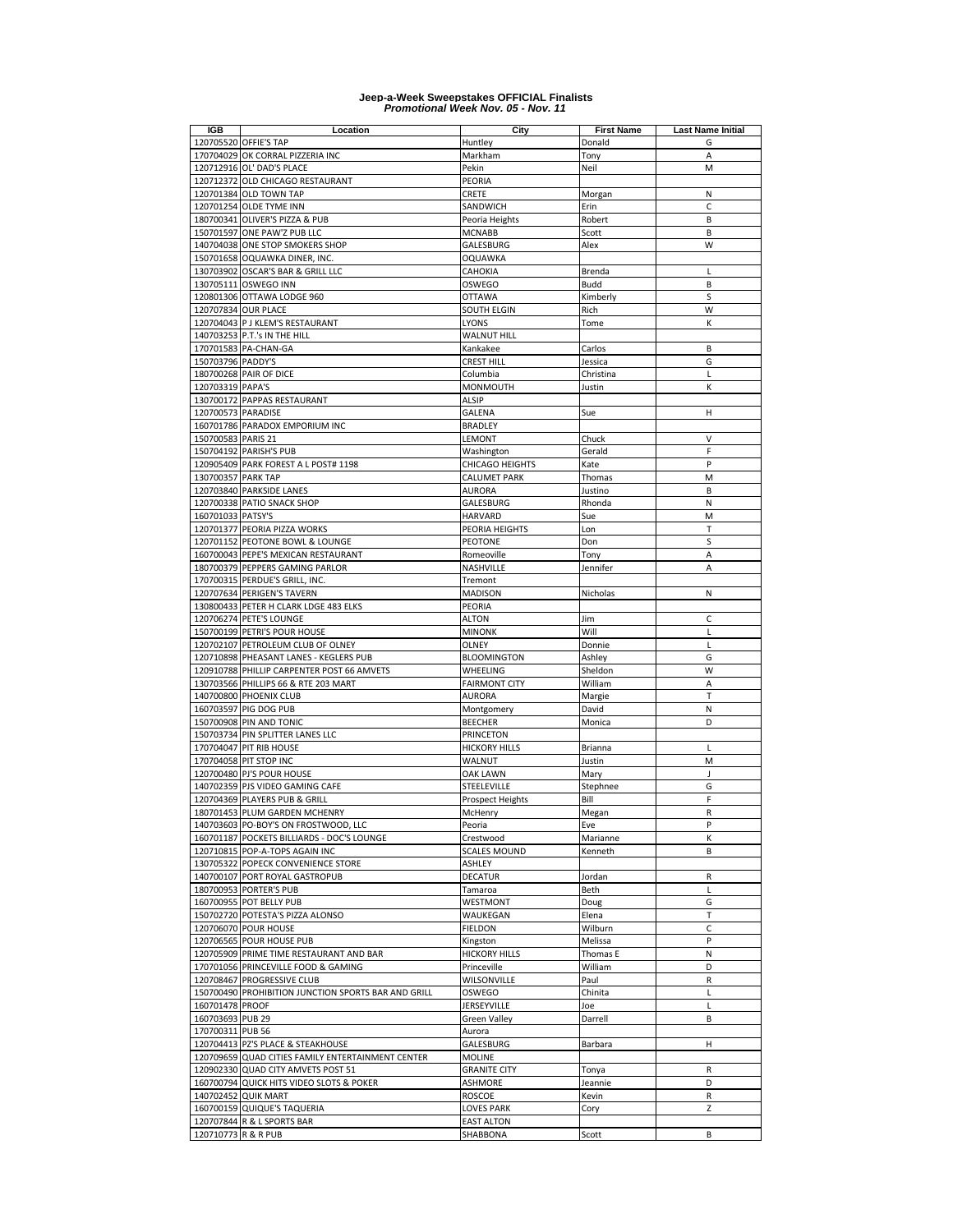| <b>IGB</b>           | Location                                                             | City                           | <b>First Name</b> | <b>Last Name Initial</b> |
|----------------------|----------------------------------------------------------------------|--------------------------------|-------------------|--------------------------|
| 120702950 R BAR      |                                                                      | Toulon                         | Justin            | B                        |
|                      | 120705969 R&R THE CROSSING                                           | <b>MT VERNON</b>               | Lisa              | R                        |
|                      | 160703141 R.J.'S HARTFORD HIDEOUT INC                                | Hartford                       | Bob               | M                        |
|                      | 120702232 RACER'S EDGE                                               | <b>EAST MOLINE</b>             | Melissa           | S                        |
|                      | 120712351 RACHETTI'S CAFE & PIZZERIA                                 | <b>COAL CITY</b>               |                   |                          |
|                      | 170700370 RACKS ON THE ROCKS                                         | West Peoria                    | Nicole            | B                        |
|                      | 120708319 RANK & FILE LOUNGE                                         | DU QUOIN                       | Amy               | B                        |
|                      | 150700603 RAY'S CHICAGO BBQ & SLOTS                                  | <b>DEKALB</b>                  |                   |                          |
|                      | 120700773 REBA'S MUTUAL TAP                                          | PEORIA                         | TJ                | B                        |
|                      | 170702473 RECO'S ROADHOUSE BAR & GRILL INC.                          | East Brooklyn                  | Cindy             | M                        |
| 120700397 RED BARN   |                                                                      | PEORIA                         | Deborah           | R                        |
|                      | 121000739 RED ROOSTER TERMINAL                                       | OLNEY                          | Nikki             | D                        |
| 120712742 RED'S      |                                                                      | <b>BELVIDERE</b>               | Ross              | P                        |
|                      | 160703506 RED'S BAR & GRILL                                          | SHEFFIELD                      | Kaurie            | $\mathsf{C}$             |
|                      | 170701337 RED'S LIQUOR                                               | Warren                         | Debbie            | E                        |
|                      | 160704013 REDWOOD LUXE BAR AND GRILLE                                | <b>OLYMPIA FIELDS</b>          |                   |                          |
|                      | 180702300 REFINERY BAR & GRILL                                       | <b>Wood River</b>              | Londa             | Н                        |
|                      | 120706175 REGAL BEAGLE                                               | Godfrey                        | Anthony           | T                        |
| 120707498 REPHIL'S   |                                                                      | LA SALLE                       | Jennifer          | U                        |
|                      | 120700495 RICHARDS CHICKEN AND RIBS                                  | ROUND LAKE HEIGHTS             | Vicki             | S                        |
|                      | 150702279 RICHMOND LIQUOR & TOBACCO                                  | Richmond                       | Matt              | P                        |
|                      | 170704104 RIDGE LIQUORS                                              | CHICAGO RIDGE                  | Tom               | D                        |
|                      | 171004153 RIDGEWAY PETROLEUM                                         | New Lenox                      |                   |                          |
|                      | 170700978 RINGO'S PLACE, LLC                                         | Cahokia                        | Wanya             | B                        |
|                      | 130703799 RIVER ROADHOUSE                                            | MACKINAW                       | Dawn              | R                        |
|                      | 130700708 RIVERBANK LODGE                                            | PETERSBURG                     | Candy             | T                        |
|                      | 150700932 RIVERSIDE SALOON                                           | <b>ALTON</b>                   | Rich              | S                        |
|                      | 120700793 RIVERSIDE TAP                                              | <b>BLUE ISLAND</b>             | Kathleen          | D                        |
| 140701403 RJ'S PLACE |                                                                      | <b>HARTFORD</b>                | Michelle          | P                        |
| 170702436 ROAMERS    |                                                                      | <b>STREATOR</b>                | Rhonda            | E                        |
| 120702192 ROBINS     |                                                                      | <b>TILTON</b>                  | Gary              | B                        |
| 140702632 ROC #11    |                                                                      | VIENNA                         | Brandi            | T                        |
|                      | 170704328 ROC ONE #13                                                | West Frankfort                 | Christal          | W                        |
|                      | 130904751 ROCK FALLS POST 902 AMERICAN LEGION                        | <b>ROCK FALLS</b>              | Brenda            | M                        |
|                      | 140701485 ROCKY'S PIZZERIA                                           | NORTH CHICAGO                  | Valerie           | $\mathsf{R}$             |
|                      | 180702395 ROCKY'S STURGEON BAY INN                                   | <b>NEW BOSTON</b>              | Jim               | M                        |
|                      | 120703333 RON & IVIE'S UNIQUE TAP                                    | <b>EAST PEORIA</b>             | Kathie            | W                        |
| 150700935 ROOKIES    |                                                                      | <b>BRIMFIELD</b>               | Kevin             | C                        |
| 170700025 ROSIE'S    |                                                                      | PALOS HILLS                    | Courtney          | B                        |
|                      | 120906443 ROSS PEARSON VFW 5149                                      | <b>ROCKFORD</b>                |                   |                          |
| 170702548 ROSY'S     |                                                                      | East Dubuque                   | Jennifer          | D                        |
|                      | 120702188 ROUTE 20 BAR & GRILL                                       | <b>FREEPORT</b>                | Nate              | B                        |
|                      | 150702906 ROUTE 203 LIQUOR & GROCERY                                 | Madison                        | Demarrio          | W                        |
|                      | 120701371 ROUTE 45 WAYSIDE LLC                                       | PESOTUM                        | Brian             | M                        |
|                      | 120700555 ROUTE FIFTY NORTH                                          | MANTENO                        | Dave              | M                        |
|                      | 160702974 ROXI'S GAMING PARLOR, LLC                                  | Minooka                        | Victor            | V                        |
|                      | 120702226 ROYAL LIQUOR WEST & ROYAL PUB                              | <b>FREEPORT</b>                | Nikki             | B                        |
| 140703784 RSB FUELS  |                                                                      | MT OLIVE                       |                   |                          |
|                      | 140703294 RUBES LIQUOR LOCKER INC                                    | DAHLGREN                       | Jennifer          | M                        |
|                      | 160700431 RUBY'S HANGOUT                                             | SOUTHERN VIEW                  | Susan             | P                        |
|                      | 140702914 RUDY'S PLACE                                               | AURORA                         | Greg              | M                        |
|                      | 120708140 RUMORS - CENTRALIA                                         | Centralia                      | Robin             | M                        |
|                      | 140703099 RUSSELL OIL - ROC #5 - HARRISBURG                          | Harrisburg                     |                   |                          |
|                      | 160704087 RUSSELL OIL CO #8                                          | Harrisburg                     |                   |                          |
|                      | 170700144 RUSSELL OIL CO.                                            | Johnston City                  |                   |                          |
|                      | 160700406 RUSSELL OIL CO. ROC #2                                     | <b>CARRIER MILLS</b>           |                   |                          |
|                      | 161000412 RUSSELL OIL CO. ROC #6                                     | <b>ROSICLARE</b>               |                   |                          |
|                      | 120706576 RUSTY NAIL [OAK LAWN]<br>160702636 SADIES PLACE            | OAK LAWN                       | Mike              | G<br>T                   |
|                      |                                                                      | Danville                       | Kenny             |                          |
|                      | 130704752 SAGE HOUSE                                                 | <b>BUNKER HILL</b>             |                   |                          |
|                      | 130701398 SALAMONES PIZZA                                            | <b>CHERRY VALLEY</b>           | Jordan            | C                        |
|                      | 120712830 SAMMY'S PIZZA                                              | Momence                        |                   | S                        |
|                      | 170704233 SAMMY'S PIZZA OF MANTENO<br>150701141 SAM'S BLUE MOON CAFE | Manteno                        | Cindy<br>Zenobia  | $\mathsf{C}$             |
|                      | 130700965 SAMS TAVERN                                                | ROUND LAKE                     |                   |                          |
|                      |                                                                      | MARENGO<br><b>ORLAND HILLS</b> |                   | T                        |
|                      | 130704688 SAM'S TRIPLE CROWN<br>140701340 SANDBURR RUN LLC           | <b>THOMSON</b>                 | Garry             | S                        |
|                      |                                                                      |                                | Jordan            |                          |
| 170700022 SANDEE'S   |                                                                      | Bartonville                    | Paul              | S                        |
|                      | 170702156 SANDOK N PALAYOK AT IBA PA                                 | Crestwood                      | Marianne          | к                        |
|                      | 160702660 SAVANNA INN & SUITES                                       | SAVANNA                        |                   |                          |
|                      | 120806281 SAVANNA LODGE NO 1095                                      | SAVANNA                        | Ryan              | R                        |
|                      | 120713004 SAX SPEEDI CHEK                                            | MASCOUTAH                      |                   |                          |
|                      | 120708194 SCHELLER PLAYHOUSE                                         | SCHELLER                       |                   |                          |
|                      | 150703454 SCHIAPPA'S "THE LITTLE HILL"                               | LEBANON                        |                   |                          |
|                      | 180700667 SCHNITZEL PLATZ                                            | <b>GLENDALE HEIGHTS</b>        | Vladimir          | P                        |
|                      | 120700777 SCHOONER'S [BLOOMINGTON]                                   | <b>BLOOMINGTON</b>             | Chris             | н                        |
|                      | 130705837 SCHOONERS [PEORIA HEIGHTS]                                 | PEORIA HEIGHTS                 | Lisa              | н                        |
|                      | 140701556 SCOREBOARD BAR AND GRILL                                   | <b>LAKE ZURICH</b>             | Deron             | н                        |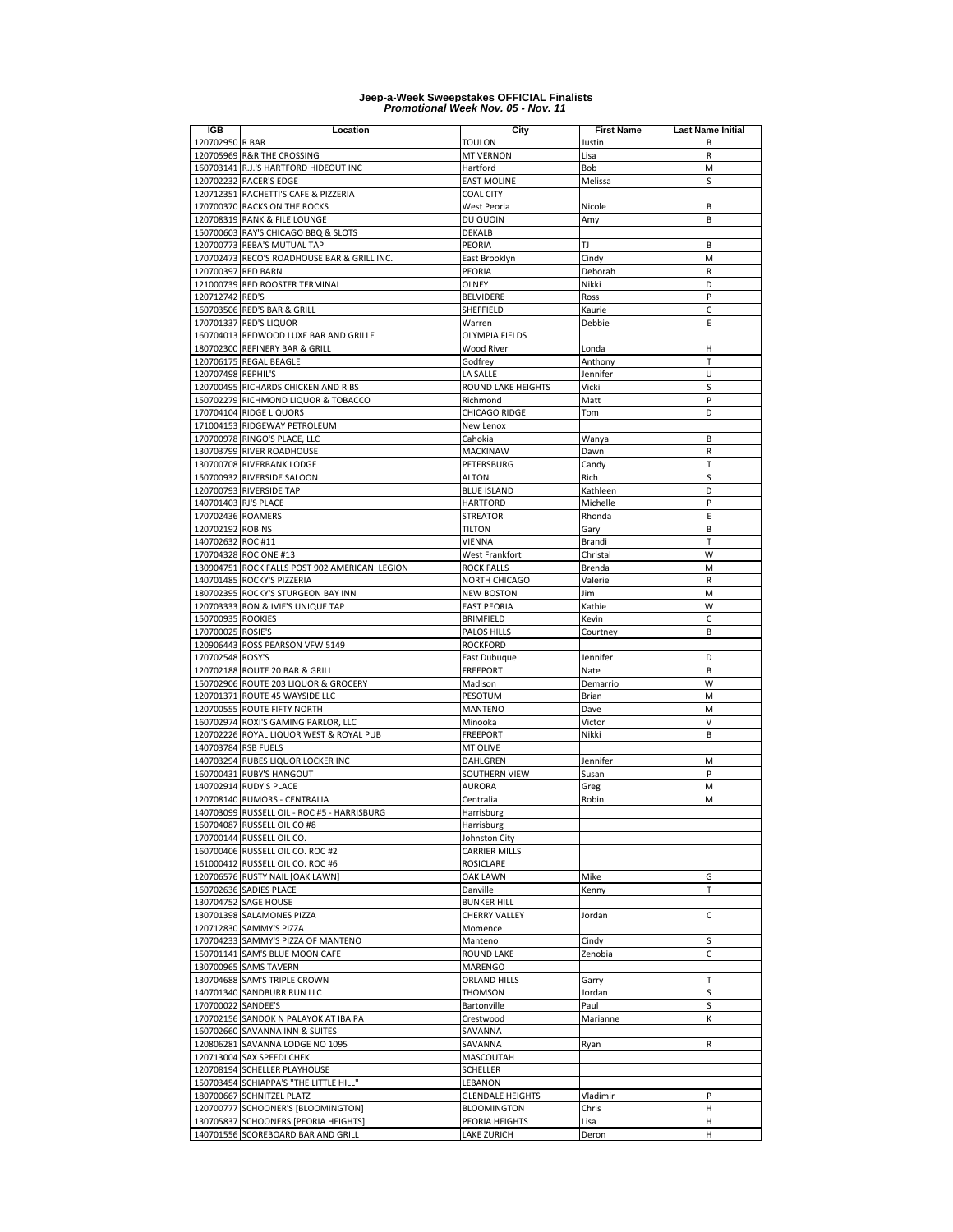| <b>IGB</b>         | Location                                             | City                   | <b>First Name</b> | <b>Last Name Initial</b> |
|--------------------|------------------------------------------------------|------------------------|-------------------|--------------------------|
|                    | 120704954 SHADY HILL SALOON                          | GALESBURG              | Melissa           | M                        |
|                    | 140701076 SHAMROCK VIDEO GAMING                      | <b>LOVES PARK</b>      | Janet             | н                        |
|                    | 180700005 SHELL OF LEMONT                            | LEMONT                 | Simrat            | S                        |
|                    |                                                      |                        | Phil              |                          |
|                    | 130702041 SHERIDAN TOBACCO & SPIRITS                 | SHERIDAN               |                   | A                        |
|                    | 120710889 SHORELINE BOAT & SKI                       | <b>OTTAWA</b>          | teresa            | W                        |
|                    | 120700589 SHOT SPOT PUB                              | <b>BARTONVILLE</b>     | Andrew            | S                        |
|                    | 130705060 SHOW GIRL'S                                | GALESBURG              |                   |                          |
|                    | 160703093 SIDETRACKED SALOON                         | Orion                  | Daly              | W                        |
|                    | 120700297 SIDETRAX BAR & GRILL                       | GALESBURG              |                   |                          |
|                    | 120704754 SIGNATURES BAR & GRILL                     | CARLYLE                | Dana              | D                        |
|                    | 130700452 SILVER BULLET                              | <b>EAST PEORIA</b>     | Randy             | G                        |
|                    | 180700968 SILVER CITY SLOTS                          | Sterling               | Dawn              | M                        |
|                    | 120706265 SILVER FRONT                               | GALESBURG              | Mark              | P                        |
|                    | 180701225 SIMPLY KRACKED                             | Peru                   | Brenton           | S                        |
|                    | 160700967 SIYA IN TUSCOLA INC                        | <b>TUSCOLA</b>         |                   |                          |
|                    |                                                      |                        |                   | W                        |
|                    | 120702294 SKIPPER INN                                | CENTRALIA              | Anita             |                          |
| 180700966 SKWURT   |                                                      | Peoria                 |                   |                          |
|                    | 120702105 SLAGER'S ON 47TH                           | <b>BROOKFIELD</b>      | Matthew           | $\mathsf{C}$             |
| 170700299 SLICK'S  |                                                      | Watseka                | Becka             | L                        |
|                    | 150701313 SLIDER'S PIZZA & PUB                       | CHILLICOTHE            | Melissa           | $\mathsf{C}$             |
|                    | 150702986 SLOANS PUB HOUSE                           | COLLINSVILLE           |                   |                          |
|                    | 180701574 SLOT CITY INC.                             | Marseilles             | Jim               | н                        |
|                    | 130703684 SLOTS OF FUN                               | Rockford               | Madalene          | н                        |
|                    | 160703894 SLOTSPOT1121                               | Pekin                  |                   |                          |
|                    | 160703305 SLUPS BAR & GRILL LLC                      | <b>BLANDINSVILLE</b>   | Jesse             | T                        |
|                    | 120900783 SMITH SPAID POST 1293 VFW                  | Waukegan               | Robert            | E                        |
|                    | 120705952 SNOOKER'S SPORTS BAR & GRILL               | WILMINGTON             | Edward            | G                        |
|                    | 140702919 SOCK'S PLACE                               | WYANET                 | Jim               | T                        |
|                    |                                                      |                        |                   |                          |
|                    | 170700182 SOFIA'S SLOTS & VIDEO POKER CAFE           | <b>Niles</b>           | Cindy             | G<br>P                   |
|                    | 180700114 SOFIE'S SLOTS                              | <b>MOLINE</b>          | An                |                          |
|                    | 170700345 SONNEBORN'S OLD NO.7, LLC                  | Palmyra                | Jordan            | R                        |
|                    | 120700741 SOUTH SIDE                                 | Harvard                | Mike              | D                        |
|                    | 120701150 SOUTHSIDE'S                                | ALSIP                  | Megan             | К                        |
|                    | 120812599 SOUTHWEST MOOSE 44                         | <b>BRIDGEVIEW</b>      |                   |                          |
|                    | 180700024 SPARKY'S II                                | SOUTH ROXANA           | Tina              | F                        |
|                    | 130701318 SPARKYS RINGSIDE BAR & GRILLE              | Peoria                 | Scott             | B                        |
|                    | 170700691 SPARTANVILLE FUELING STATION               | Waltonville            |                   |                          |
|                    | 151000746 SPEEDWAY #1415                             | KANKAKEE               | Marcus            | L                        |
|                    | 161002424 SPEEDWAY #3995                             | Belvidere              | Lori              | R                        |
|                    | 161002413 SPEEDWAY #4333                             | Montgomery             | Glenda            | т                        |
|                    | 171003600 SPEEDWAY #4440                             | <b>BEACH PARK</b>      |                   |                          |
|                    | 161002414 SPEEDWAY #5036                             | Hampshire              |                   |                          |
|                    |                                                      |                        |                   |                          |
|                    | 161004281 SPEEDWAY #6207                             | Batavia                |                   |                          |
|                    | 151000141 SPEEDWAY #7422                             | <b>BURBANK</b>         | Orlando           | S                        |
|                    | 171003601 SPEEDWAY #7503                             | EFFINGHAM              | Deanna            | Н                        |
|                    | 171002381 SPEEDWAY #8799                             | <b>BEDFORD PARK</b>    | Cesar             | M                        |
|                    | 171002440 SPEEDWAY #8851                             | SOUTH ELGIN            | Hibbler           | G                        |
|                    | 171002439 SPEEDWAY #8883                             | PERU                   | Timothy           | S                        |
|                    | 140701035 SPIKE'S PUB AND GRUB                       | <b>Belleville</b>      | Jeanne            | W                        |
|                    | 120703764 SPINNER'S TAILSPIN INN                     | Kankakee               | Haley             | G                        |
|                    | 150701051 SPINS CAFE                                 | <b>NORTH RIVERSIDE</b> | Peggy             | A                        |
|                    | 170701837 SPIRIT OF TUSCOLA                          | Tuscola                | Nichole           | D                        |
|                    | 160702685 SPIRITS LOUNGE                             | ELDORADO               |                   |                          |
|                    | 120700779 SPOON RIVER BOWL                           | WYOMING                | Jason             | В                        |
|                    | 120700769 SPOONIE'S BAR & GRILL                      | London Mills           | Richard           | B                        |
|                    | 170702249 SPRATT'S TAP                               | <b>HENNEPIN</b>        | Hannah            | M                        |
|                    |                                                      |                        |                   |                          |
|                    | 160704297 SPRING HILL ENTERTAINMENT                  | Mason City             |                   |                          |
|                    | 151003550 SPRINGFIELD GAS N WASH                     | Springfield            | Nick              | В                        |
|                    | 160700969 STACY'S PLACE                              | CARPENTERSVILLE        | Melissa           | L                        |
|                    | 121000518 STARKS CORNER (LAZAR BROTHERS ENTERPRISES) | Pingree Grove          |                   |                          |
|                    | 120711864 STARVED ROCK YACHT CLUB                    | <b>OTTAWA</b>          | Connie            | B                        |
|                    | 170703463 STEEL HORSE WATERING HOLE, CO.             | London Mills           |                   |                          |
|                    | 120705335 STEVE'S BELGRADE INC                       | Moline                 |                   |                          |
|                    | 170701687 STICKS PUB AND GRUB INC.                   | Fox River Grove        | Linda             | S                        |
|                    | 120903362 STONE CITY POST VFW 2199                   | JOLIET                 | Michael           | D                        |
|                    | 160704217 STONEWOOD GAMING INC                       | Dixon                  | Thomas            | B                        |
| 150702736 STONEY'S |                                                      | DANVILLE               | Kim               | S                        |
|                    | 150701191 STOP & SAVE                                | SANDWICH               | Brent             | F                        |
|                    | 160702078 STORM SHELTER PUB                          | AVON                   | Holly             | к                        |
|                    |                                                      |                        |                   | В                        |
|                    | 170700281 STRAWN BAR 3                               | Strawn                 | Warren            |                          |
|                    | 120700273 STRIKE N SPARE II                          | LOCKPORT               | Mark              | К                        |
|                    | 160703701 STRINGERS AND MOORE                        | Sesser                 | Tammy             | R                        |
|                    | 130704431 STUMBLE IN                                 | <b>HINDSBORO</b>       | Cliff             | S                        |
|                    | 120705075 SUE'S PLACE                                | METAMORA               | Magie             | L                        |
|                    | 130705958 SUGAR SKULL                                | <b>FRANKLIN PARK</b>   |                   |                          |
|                    | 150700954 SULLIVAN'S FOODS                           | PRINCETON              | Charles           | C                        |
|                    | 150700778 SULLIVAN'S FOODS                           | Stockton               | Peter             | U                        |
|                    | 170701564 SULLIVAN'S FOODS                           | SAVANNA                |                   |                          |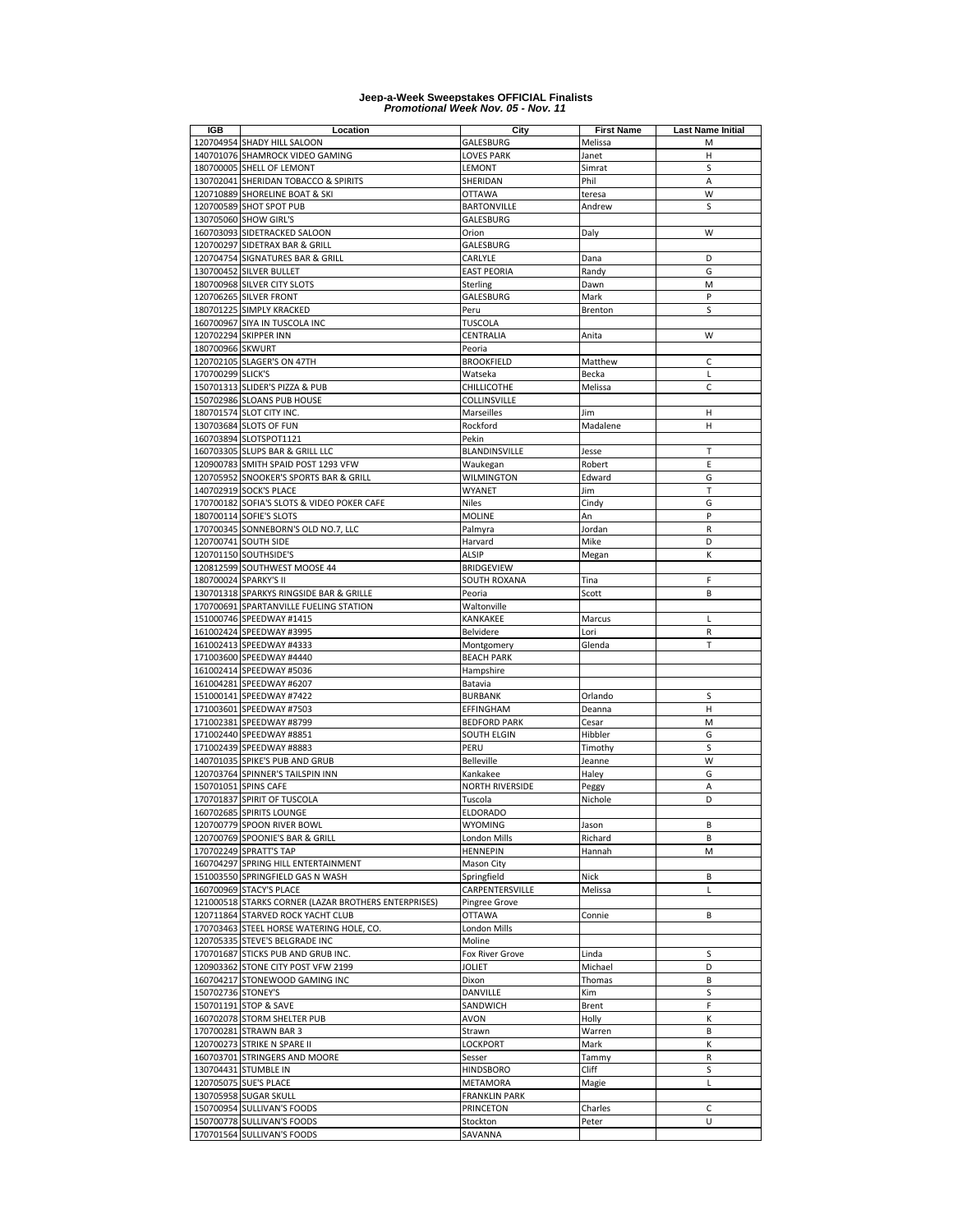| IGB                 | Location                                      | City                  | <b>First Name</b> | <b>Last Name Initial</b> |
|---------------------|-----------------------------------------------|-----------------------|-------------------|--------------------------|
|                     | 120707633 SULLIVAN'S TAVERN                   | <b>DEKALB</b>         | Karrie            | A                        |
|                     | 120700438 SULLY'S OF GALESBURG                | GALESBURG             |                   |                          |
|                     | 130704128 SUNNYLAND #1 STOP                   | <b>EAST PEORIA</b>    | Chad              | M                        |
|                     | 160701349 SUNRISE FOOD & LIQUOR               | <b>WONDER LAKE</b>    | Suzanne           | E                        |
|                     | 120703923 SUNSET BAR & GRILL                  | <b>GODFREY</b>        | Fran              | W                        |
| 150702241 SWAY BAR  |                                               | <b>SCHILLER PARK</b>  | Elvin             | S                        |
|                     | 120703305 T & D SWEETWATER CORP               | <b>LITTLE YORK</b>    |                   |                          |
|                     | 160703355 TACOS GISELLE CORP                  | Crest Hill            |                   |                          |
|                     |                                               |                       | John              | R                        |
| 160703447 TANKS     |                                               | <b>BLUE ISLAND</b>    | Tamasine          | W                        |
|                     | 160703973 TAP HOUSE GRILL LEMONT              | Lemont                |                   |                          |
|                     | 120708129 TAVERN ON THE WEST END              | OAK LAWN              | Margaret          | M                        |
|                     | 160700099 TAZEWELL FESTIVAL CENTER            | Creve Coeur           | David             | н                        |
|                     | 150700969 TC'S GAMING CAFE                    | CRESTWOOD             | Lisa              | P                        |
| 130705768 TC'S TOO  |                                               | OAK LAWN              | Gredel            | Н                        |
|                     | 130700658 TEE 2 GREEN INDOOR GOLF             | <b>HUNTLEY</b>        | Sonia             | M                        |
|                     | 120707505 TEJ'S SPORTS CONNECTION             | PEORIA                | William           | W                        |
|                     | 170703527 THE BAMBINI GROUP LLC               | Romeoville            | Susan             | S                        |
| 130704885 THE BAR   |                                               | <b>MENDON</b>         | Keirsten          | Т                        |
|                     | 170703977 THE BLACK ROSE SALOON               | PRINCETON             | Sergio            | C                        |
|                     | 120706852 THE BOARDWALK                       | Pekin                 | Aaron             | S                        |
|                     | 120706157 THE BRAZEN HEAD                     |                       | Kim               | R                        |
|                     |                                               | <b>CRESTWOOD</b>      |                   |                          |
|                     | 180700594 THE BRICKHOUSE                      | Washington            | Gerald            | F                        |
|                     | 120705573 THE BRICKYARD BAR & GRILL           | <b>EAST GALESBURG</b> | Ashley            | M                        |
|                     | 180700624 THE BUCKSHOT GRILL LLC              | <b>CISNE</b>          | Gary              | M                        |
|                     | 130704880 THE BULLPEN                         | <b>NEW ATHENS</b>     |                   |                          |
|                     | 180700129 THE CAMDEN BAR AND LOUNGE           | LA SALLE              | Jared             | S                        |
|                     | 120701234 THE COOLER                          | ROCK FALLS            | Fran              | D                        |
|                     | 120704342 THE CORNER TAP                      | Stockton              | Terri             | D                        |
|                     | 120704042 THE CORRAL                          | GALESBURG             | Brian             | U                        |
|                     | 160701367 THE CROSSING 111 SPORTS BAR & GRILL | <b>WORTH</b>          | James             | H                        |
|                     | 130705332 THE D.Q. CORNER POCKET              | DU QUOIN              | Christopher       | B                        |
|                     | 170702635 THE DELI LAMA STORE & CAFE          | LAKE VILLA            | Kelly             | G                        |
|                     | 171002435 THE DEPOT                           | Forreston             | Dana              | J                        |
|                     | 170701259 THE DEPOT BAR & GRILL, LLC          |                       |                   | D                        |
|                     |                                               | O'Fallon              | Ryan              |                          |
| 150703294 THE DINER |                                               | SAUGET                | Octavia           | J                        |
|                     | 120704732 THE DOUBLE PLAY                     | <b>BLUE ISLAND</b>    | Cathy             | M                        |
|                     | 150700662 THE DUGOUT TAVERN                   | LA SALLE              | Laura             | Н                        |
|                     | 130701687 THE END ZONE                        | WOODHULL              | Cory              | M                        |
|                     | 130705027 THE ESSEX INN                       | <b>ESSEX</b>          | Becky             | W                        |
|                     | 120700396 THE FORGE                           | <b>BLUE ISLAND</b>    | Ron               | W                        |
|                     | 140702189 THE FRANCHISE SPORTS BAR & GRILL    | WOOD RIVER            |                   |                          |
|                     | 120700442 THE FRIENDLY TAP                    | PLANO                 | Mark              | J                        |
|                     | 140702014 THE FUZZY DUCK                      | NASHVILLE             | Josh              | S                        |
|                     | 150704131 THE GOLD ROOM                       | Galena                | Ryan              | W                        |
|                     | 170701499 THE GOULD VAULT                     | <b>BEECHER</b>        | Scott             | $\mathsf{C}$             |
|                     | 150703704 THE GRAPE ESCAPE                    | <b>GALENA</b>         |                   |                          |
|                     | 150703197 THE GROVE                           | <b>SPRING GROVE</b>   |                   |                          |
|                     |                                               |                       |                   |                          |
|                     | 120711217 THE HANGER                          | SHILOH                | Paul              | W                        |
|                     | 160702096 THE HIDEOUT                         | <b>CRESTWOOD</b>      | Michael           | S                        |
|                     | 140700259 THE HILLSIDE                        | PEORIA                | Shannon           | F                        |
|                     | 120706057 THE HOT CORNER                      | <b>OAK LAWN</b>       | Jeffrey a         | F                        |
|                     | 120700390 THE KORNER KEG & KITCHEN            | <b>BRAIDWOOD</b>      | Connie            | S                        |
|                     | 140702757 THE LIQUOR HUT                      | <b>MCLEANSBORO</b>    | Eric              | R                        |
|                     | 140702958 THE LITTLE NUGGET                   | DANVILLE              | Bobby             | J                        |
|                     | 180701523 THE LOCAL GRILLE AND BAR            | Bartonville           |                   |                          |
|                     | 120702290 THE LONGBRANCH SALOON               | PARIS                 | Kelsey            | G                        |
|                     | 170702160 THE LOTUS FLOWER                    | Decatur               | Marguerite        | W                        |
|                     | 170703687 THE LOUNGE                          | Wyoming               | Patti             | F                        |
|                     | 160703409 THE LUCKY DOG                       | Lincoln               | Jose              | M                        |
|                     | 120708327 THE MEADOWS GOLF CLUB               | <b>BLUE ISLAND</b>    |                   |                          |
| 170702835 THE NAIL  |                                               | <b>NEW ATHENS</b>     | Geoff             | К                        |
|                     |                                               |                       |                   |                          |
|                     | 150700009 THE NORTH FORTY                     | <b>GIFFORD</b>        | Celia             | н                        |
|                     | 120706451 THE OLD STILL                       | ROCKFORD              | Terry             | Α                        |
|                     | 160703027 THE ORIGINAL PAPA JOE'S             | CHICAGO RIDGE         | Rebecca           | Α                        |
|                     | 140704032 THE OTHER BAR                       | MILLEDGEVILLE         |                   |                          |
|                     | 120701243 THE OTHER SIDE                      | <b>EAST DUBUQUE</b>   | Sue               | В                        |
|                     | 120702141 THE OUTPOST                         | <b>EUREKA</b>         | Gerald            | F                        |
|                     | 140704449 THE PEPPER MILL                     | <b>MT MORRIS</b>      | Mike              | G                        |
|                     | 160702472 THE PIZZA JOINT                     | Antioch               | Joseph            | B                        |
|                     | 120700688 THE POLO ROOM                       | POLO                  | Gary              | S                        |
|                     | 120700263 THE POUR HOUSE                      | PEORIA                | Jill              | M                        |
|                     | 130704970 THE PRECINCT                        | STERLING              | Mary              | Ν                        |
|                     | 180700656 THE PREGAME                         | Cahokia               | Angela            | S                        |
|                     |                                               |                       |                   | D                        |
| 140700635 THE PUMP  |                                               | <b>HOOPESTON</b>      | Tom               |                          |
|                     | 160704022 THE RANTOUL PUB                     | Rantoul               | Tyrone            | T                        |
|                     | 120700758 THE RED KNIGHT PUB                  | <b>STOCKTON</b>       | Pat               | B                        |
| 120709523 THE RIDGE |                                               | <b>RIDGE FARM</b>     | Gregory           | н                        |
|                     | 120701193 THE RIGHT STOP                      | GILMAN                | Robert            | M                        |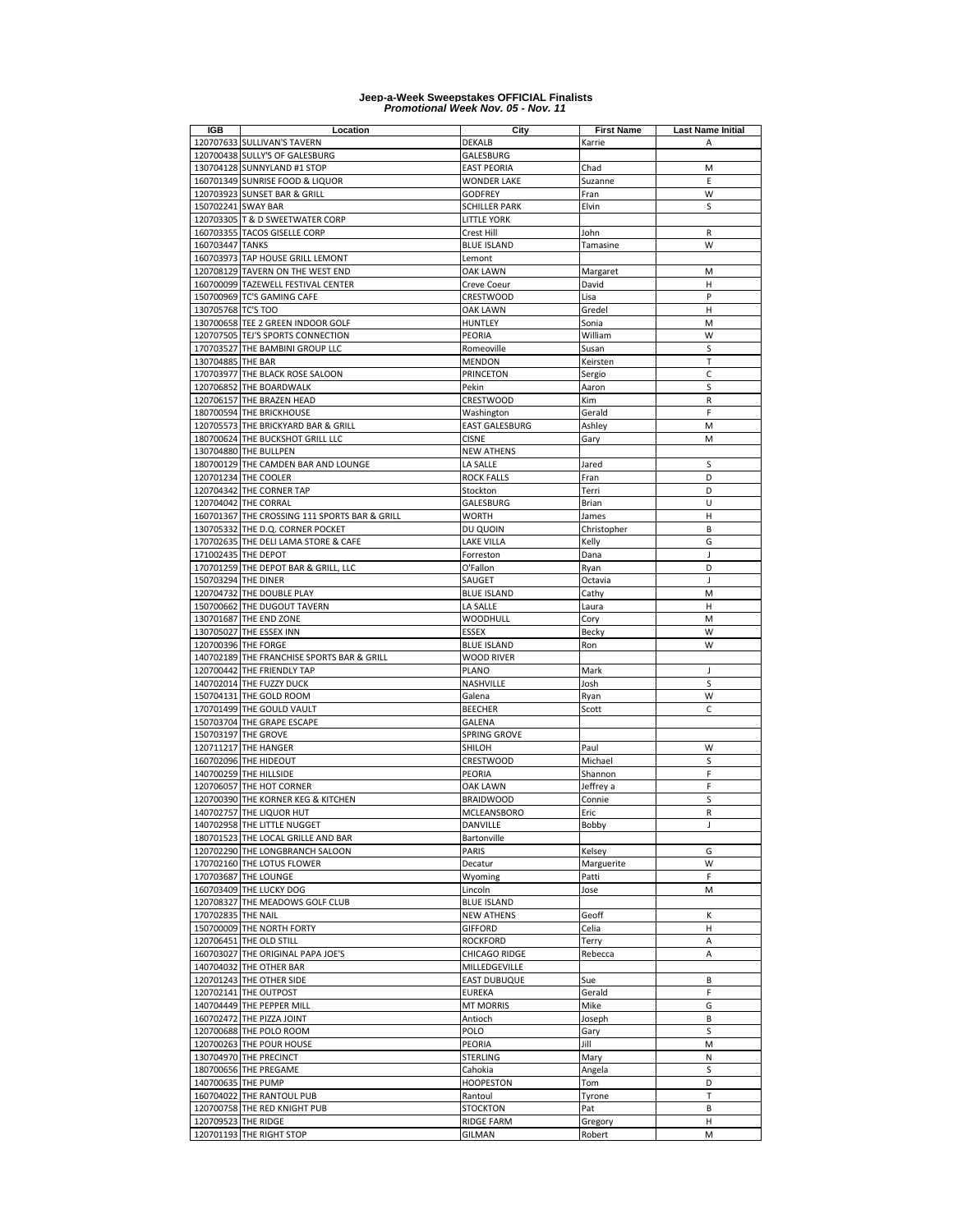| IGB              | Location                                      | City                 | <b>First Name</b> | <b>Last Name Initial</b> |
|------------------|-----------------------------------------------|----------------------|-------------------|--------------------------|
|                  | 170701153 THE SHOOTERS BAR & GRILL            | Rantoul              | Dalee             | E                        |
|                  | 150703856 THE SIXTH ROOM                      | SOUTHERN VIEW        | Fontrae           | W                        |
|                  | 120701271 THE SPIGOT                          | SHELBYVILLE          | Ashley            | н                        |
|                  | 140700764 THE SPIRIT SHOPPE                   | Salem                |                   |                          |
|                  | 121001285 THE STATION                         | <b>THOMSON</b>       | Gina              | P                        |
|                  | 120702095 THE TAVERN ON SHERIDAN ROAD         | WINTHROP HARBOR      | Jayne             | N                        |
|                  | 120707737 THE THIRD DEGREE CLUB               | PEORIA               |                   |                          |
|                  | 170701714 THE THROTTLE BAR & GRILL            | <b>EAST PEORIA</b>   | Michael           | L                        |
|                  | 120700172 THE TROLLEY                         | West Peoria          | Travis            | A                        |
|                  | 120703201 THE VILLAGE TAP                     | OBLONG               |                   |                          |
|                  | 130700238 THE WESTMONT UPTOWN                 | WESTMONT             | Larry             | B                        |
|                  | 160700943 THE WHISTLE SPORTS BAR & GRILL      | OAK LAWN             | John              | Z                        |
|                  | 170700282 THE WILD TURKEY                     | Worden               |                   |                          |
|                  | 160704304 THE WINE CAFE                       | Wilmington           | Sherri            | M                        |
|                  | 130706428 THE WINNING CIRCLE                  | <b>BERWYN</b>        | Seamus            | S                        |
|                  | 120709246 THE WORKPLACE PUB                   | EAST GILLESPIE       | John              | M                        |
|                  | 170704211 THOMAS' CAFE THREE ELEVEN INC.      | ORANGEVILLE          | Erica             | C                        |
|                  | 120710500 THROWBACK BAR AND GRILL             | CRETE                | Jordan            | Ε                        |
|                  | 160700505 THUNDERBIRD                         | Harvard              | Donna             | M                        |
|                  | 130706357 TIENDA EL RANCHITO                  | <b>FAIRMONT CITY</b> |                   |                          |
|                  | 130706231 TILLEY'S TAVERN                     | MT OLIVE             | Ernest            | P                        |
|                  | 120700469 TIME OUT SPORTS BAR & GRILL         | COUNTRYSIDE          | Joan              | D                        |
|                  | 120709426 TIN CEILING TAVERN                  | <b>HOMEWOOD</b>      | Vince             | G                        |
|                  | 170700486 TINA'S COACH STOP                   | PEORIA               | Eduardo           | P                        |
|                  | 130702726 TJ'S LIQUORS                        | PINCKNEYVILLE        | Elise             | M                        |
|                  | 170702432 T-MART BEARDSTOWN                   | Beardstown           | Beverly           | B                        |
|                  | 120700533 TNT SPORTS BAR & GRILL              | <b>EAST PEORIA</b>   | Jacob             | H                        |
|                  | 120700528 TNT'S SPORTS BAR & GRILL NORTH      | PEORIA HEIGHTS       | Ashley            | M                        |
|                  | 180700404 TOBACCO & SUP                       | Richmond             |                   |                          |
|                  | 150704026 TOBACCO STOP                        | Cary                 | Penny             | G                        |
|                  | 120700587 Tom's Place                         | LEMONT               | Alan              | P                        |
| 130704831 TONY'S |                                               | <b>FREEPORT</b>      | Tina              | $\circ$                  |
|                  | 120705512 TONY'S VILLA ROSA RESTAURANT        | CHICAGO HEIGHTS      | Job               | G                        |
|                  | 120710896 TOULON TAP                          | TOULON               | Tim               | M                        |
|                  | 170700400 TOWN & COUNTRY TAP                  | Ridge Farm           | Loi               | S                        |
|                  | 180701952 TRACEY'S SALOON                     | Jerseyville          |                   |                          |
|                  | 170702689 TRACY JEAN'S GAMING PARLOR          | Kewanee              | Stephanie         | S                        |
|                  | 120701201 TRADITIONS BAR                      | WATSEKA              | Priscilla         | C                        |
|                  | 120905359 TREMONT AMERICAN LEGION #1236       | <b>TREMONT</b>       | Cheryl            | M                        |
|                  | 170700758 TRI-COUNTY BOWL                     | Jerseyville          | Adam              | S                        |
|                  | 120700475 TRIPLE PLAY                         | <b>FULTON</b>        | James             | T                        |
|                  | 180701947 TROYS PLACE                         | Arlington            | Brian             | S                        |
|                  | 160703918 TRUDY'S CAFE CASH ISLAND            | Harvey               | Rosaura           | P                        |
|                  | 120700204 TUCKERS ON GRAND                    | <b>RIVER GROVE</b>   |                   |                          |
|                  | 140703933 TWISTED Q BBQ AND BAKERY            | <b>HOMEWOOD</b>      | Robert            | P                        |
|                  | 150700155 ULRICH'S REBELLION ROOM             | Peoria               | Brittany          | W                        |
|                  | 160703499 UNCH'S BAR & GRILL                  | CAHOKIA              | Angela            | C                        |
|                  | 170703474 URSA GEMSTOP                        | URSA                 |                   |                          |
|                  | 120708857 V & H RECREATION                    | <b>BREESE</b>        | Terry             | O                        |
|                  | 120704797 VAL'S PLACE                         | <b>DIXON</b>         | David             | O                        |
|                  | 120704623 VAN'S LIQUORS                       | <b>EAST DUBUQUE</b>  | Kimberly          | К                        |
|                  | 150700640 VEGAS SLOTS                         | CARPENTERSVILLE      | Steven            | S                        |
|                  | 170702206 VEGAS SLOTS & GAMING                | Sterling             | Joseph            | G                        |
|                  | 160702324 VEGAS SLOTS & GAMING (Lincoln Way)  | Sterling             | Laura             | D                        |
|                  | 120701476 VENETIAN GARDENS                    | <b>BRIDGEVIEW</b>    | Heidi             | R                        |
|                  | 120705352 VERGES EAGLE LIQUOR                 | CHICAGO HEIGHTS      | Omar              | N                        |
|                  | 170703445 VERNE'S GAMING CAFE                 | Smithton             | John              | Υ                        |
|                  | 120901977 VETERANS OF FOREIGN WARS POST #4226 | OLNEY                | Virginia          | S                        |
|                  | 130703485 VETERAN'S PUB & PIZZA               | PEORIA               | Lisa              | н                        |
|                  | 120908731 VFW 8078 ASSOCIATION                | KEWANEE              | Debbie            | S                        |
|                  | 120905051 VFW BUDDY EGNEW POST                | HOOPESTON            | Eric              | G                        |
|                  | 120907747 VFW CHAMPAIGN CO POST 5520          | CHAMPAIGN            | Leslie            | Т                        |
|                  | 120905593 VFW JERRY CELLETTI POST 5418        | <b>ROCK FALLS</b>    | Theresa           | F                        |
|                  | 120901350 VFW POST 4829                       | SHELBYVILLE          | Vicki             | P                        |
|                  | 120908305 VFW POST 555                        | <b>HENRY</b>         | Ron               | L                        |
|                  | 120702125 VICTORY LANES BOWLING               | KANKAKEE             |                   |                          |
|                  | 160703855 VICTORY SLOTS & BAR                 | South Beloit         | Christie          | Г                        |
|                  | 120704046 VICTORY TAVERN                      | ABINGDON             | Gerald            | Г                        |
|                  | 120700763 VIKING LANES                        | SOUTH BELOIT         | Barbara           | S                        |
|                  | 120706373 VILLAGE INN                         | <b>MONEE</b>         | Michelle          | R                        |
|                  | 140703011 VILLAGE SPORTSMEN'S CLUB            | ALSIP                | Kathleen          | W                        |
|                  | 120700502 VINCE'S DEPOT                       | LOVES PARK           | Brian             | С<br>C                   |
|                  | 130701999 VINCE'S DEPOT II                    | <b>LOVES PARK</b>    | <b>Bridget</b>    |                          |
|                  | 140704307 VINNY'S CAFE                        | <b>BERWYN</b>        | Veronica          | М                        |
|                  | 170700371 VINTAGE TREASURES                   | Crete                | Scott             | $\overline{\phantom{a}}$ |
|                  | 120701291 W & D TAP                           | <b>ROCK FALLS</b>    | Tim               | M                        |
|                  | 160703729 W E SULLIVAN'S IRISH PUB & FARE     | Peoria Heights       | Robert            | B                        |
|                  | 120700535 WAGNER'S LOUNGE                     | <b>BERWYN</b>        | George            | W                        |